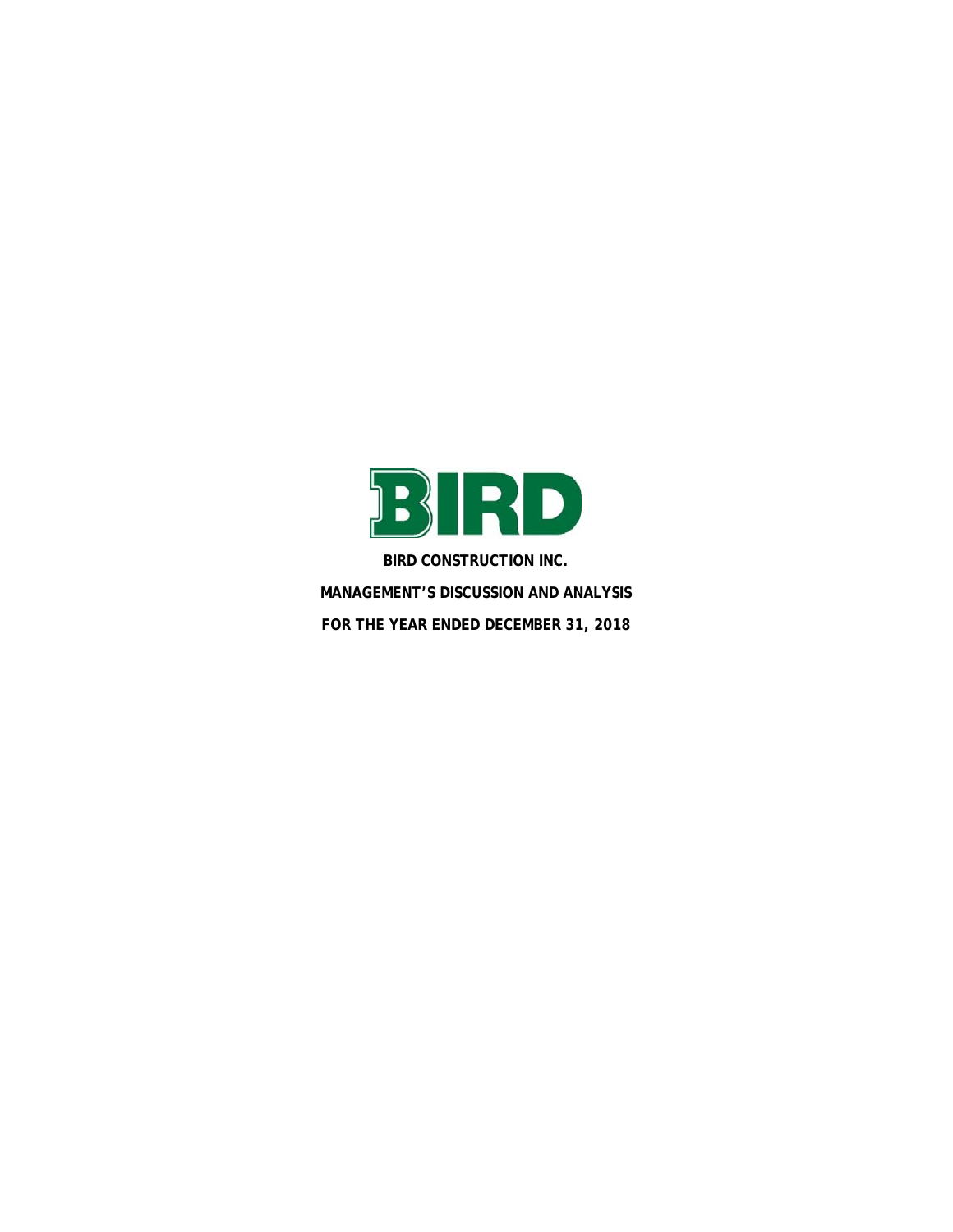# **Management's Discussion and Analysis**

*The following Management's Discussion and Analysis ("MD&A") of Bird Construction Inc.'s ("the Company" or "Bird") financial condition and results of operations should be read in conjunction with the December 31, 2018 consolidated financial statements of Bird Construction Inc. This discussion contains forward-looking information, which are subject to a variety of factors that could cause actual results to differ materially from those contemplated by this information. See "Forward-Looking Information". Some of the factors that could cause results or events to differ from current expectations include, but are not limited to, the factors described under "Risks Relating to the Business" included in the Company's most current Annual Information Form dated March 12, 2019. This MD&A has been prepared as of March 12, 2019. Additional information about the Company is available through the System for Electronic Document Analysis and Retrieval (SEDAR) at www.sedar.com and includes the Company's Annual Information Form and other filings.* 

# **TABLE OF CONTENTS**

| OUTSTANDING COMMON SHARE DATA AND STOCK EXCHANGE LISTING  24 |  |
|--------------------------------------------------------------|--|
|                                                              |  |
|                                                              |  |
|                                                              |  |
|                                                              |  |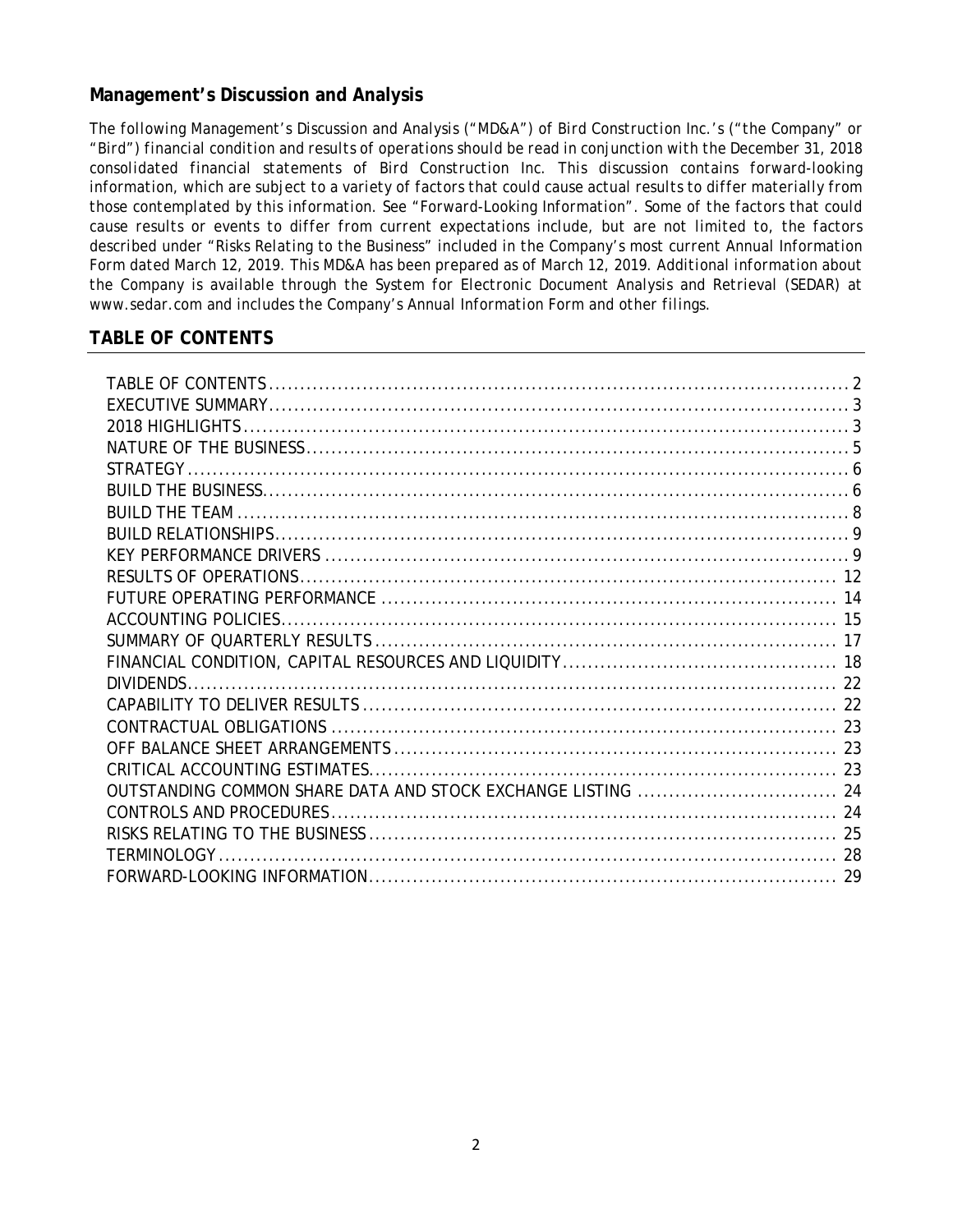# **EXECUTIVE SUMMARY**

| (in thousands of Canadian dollars, except per share amounts) |    | 2018         |    | 2017<br>(restated) <sup>(1)</sup> |    |                  |  |  |  | 2016 |
|--------------------------------------------------------------|----|--------------|----|-----------------------------------|----|------------------|--|--|--|------|
| Income Statement Data                                        |    |              |    |                                   |    |                  |  |  |  |      |
| Revenue                                                      | \$ | 1,381,784    | \$ | 1,418,557                         | \$ | 1,589,868        |  |  |  |      |
| Net income (loss)                                            |    | (1, 013)     |    | 8,836                             |    | 25,002           |  |  |  |      |
| Basic and diluted earnings (loss) per share                  |    | (0.02)       |    | 0.21                              |    | 0.59             |  |  |  |      |
| Adjusted Net Income <sup>(2)</sup>                           |    |              |    |                                   |    |                  |  |  |  |      |
| Adjusted Net Income (Loss)                                   |    | (1, 013)     |    | 8,836                             |    | 27,741           |  |  |  |      |
| Adjusted Net Income (Loss) per share                         |    | (0.02)       |    | 0.21                              |    | 0.65             |  |  |  |      |
| Cash Flow Data                                               |    |              |    |                                   |    |                  |  |  |  |      |
| Net increase (decrease) in cash and cash                     |    |              |    |                                   |    |                  |  |  |  |      |
| equivalents during the period                                |    | 24,606       |    | (127, 615)                        |    | 43,143           |  |  |  |      |
| Cash flows from (used in) operations                         |    | 101,441      |    | (91, 121)                         |    | 43,682           |  |  |  |      |
| Addtions to property and equipment (3)                       |    | 14,613       |    | 14,572                            |    | 5,602            |  |  |  |      |
| Cash dividends paid                                          |    | 16,582       |    | 17,891                            |    | 32,297           |  |  |  |      |
| Cash dividends declared per share                            |    | 0.39         |    | 0.39                              |    | 0.76             |  |  |  |      |
|                                                              |    | December 31, |    | December 31,                      |    | January 1,       |  |  |  |      |
|                                                              |    | 2018         |    | 2017                              |    | 2017             |  |  |  |      |
|                                                              |    |              |    | $(restated)^{(1)}$                |    | $(rested)^{(1)}$ |  |  |  |      |
| <b>Balance Sheet Data</b>                                    |    |              |    |                                   |    |                  |  |  |  |      |
| <b>Total assets</b>                                          |    | 652,021      |    | 706,732                           |    | 803,857          |  |  |  |      |
| Working capital                                              |    | 70,215       |    | 84,078                            |    | 115,272          |  |  |  |      |
| Loans and borrowings (current and non-current)               |    | 29,957       |    | 18,598                            |    | 11,388           |  |  |  |      |
| Shareholders' equity                                         |    | 136,229      |    | 153,816                           |    | 161,543          |  |  |  |      |

(1) 2017 reported figures have been restated applying IFRS 15. See "Accounting Policies - New Accounting Standards Adopted"

 $(2)$  Adjusted Net Income is a non-GAAP measure and does not have standardized meaning. See "Non-GAAP Measures"

 $^{(3)}$  includes computer software purchases classified as intangible assets

# **2018 HIGHLIGHTS**

- During the fourth quarter of 2018, the Company recorded net income of \$6.4 million on construction revenue of \$385.9 million, compared with net income of \$2.0 million on \$365.6 million of construction revenue respectively in 2017. The year-over-year increase in fourth quarter net income is reflective of the increase in revenue and earnings attributable to higher margin self-perform industrial work programs in the fourth quarter of 2018 as well as a reduction in pursuit costs and a foreign exchange translation gain on U.S. cash and equivalents held.
- In 2018, the Company recorded a net loss of \$1.0 million on construction revenue of \$1,381.8 million compared with net income of \$8.8 million on \$1,418.6 million of construction revenue in 2017. The decrease in net income year-over-year is attributable to a confluence of events that the Company experienced in 2018. Industrial operations, including mining in eastern Canada, were negatively impacted by project delays, including a labour strike at one of the Company's primary mining clients, in the first half of 2018. Industrial project activity ramped up through the second half of the year as delays eased and alternative work programs became available, although later than initially anticipated. One of the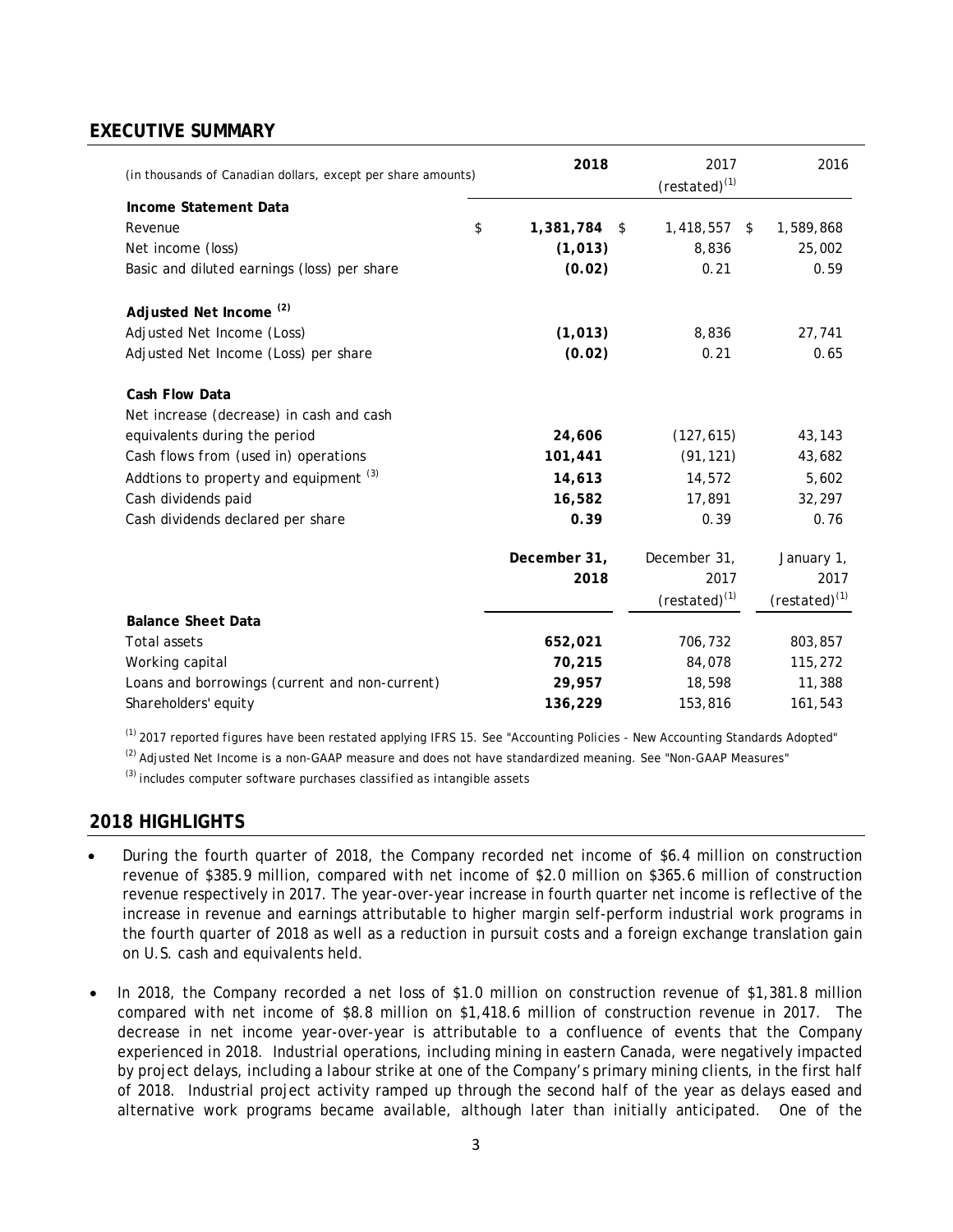Company's offices experienced execution issues on several projects that were largely design related and for which the Company has recorded provisions to account for the increase in costs, taken steps to mitigate further impacts and is seeking recovery accordingly. In the first quarter of 2018, the Company incurred additional costs, including financing costs from lenders, on a PPP project that was late in achieving substantial completion.

- In 2018, the Company secured \$1,491.7 million of new contract awards and change orders and executed \$1,381.8 million of construction revenues. The new contract awards through the year contributed to a Backlog of \$1,295.9 million for the Company at December 31, 2018, an increase of \$109.9 million, or 9.3% from the \$1,186.0 million of Backlog recorded at December 31, 2017. Key new contract awards in 2018 that demonstrate the Company's success in diversifying its work program include:
	- o In the fourth quarter, the contract for the engineering, procurement and construction of LNG Canada's Cedar Valley Lodge project (the "Cedar Valley Lodge") was novated to LNG Canada's EPC contractor ("EPC Contractor") and the EPC Contractor has issued a notice to proceed. Cedar Valley Lodge will house workers for the construction of LNG Canada's export terminal project in Kitimat, B.C. Design and engineering of the Cedar Valley Lodge along with plans for construction execution are ongoing, with construction commencing in spring 2019.
	- o In the third quarter, the Company executed a contract for the Ontario Provincial Police (OPP) Modernization Phase 2 project to design, build and finance OPP detachments in nine Ontario communities. Bird will undertake the design and construction of the detachments and will also own the concession responsible for financing the project through Bird Capital. In 2012, the Company successfully completed Phase 1 of the modernization program.
	- o In the first quarter, the Company announced that it has a 50% interest in a construction joint venture that is part of the Hartland Resource Management Group consortium that will design and build the residuals treatment facility for the Capital Regional District ("CRD") in Victoria, BC. The Company also has taken a minority equity interest in the concession responsible for the design, construction, financing, operations and maintenance of the project through Bird Capital.
	- o In 2018, the Company had other strategic awards that were contracted including a hotel and conference centre in Iqaluit, Nunavut for the Qikiqtaaluk Corporation. The project will use Stack Modular to supply modular units as part of the hotel.
- The Company announced in the third quarter that it was selected as first negotiations proponent as part of the CBS JV Corp to execute, under an Integrated Project Delivery ("IPD") contract model, the construction of the Advanced Nuclear Materials Research Centre ("ANMRC") for Canadian Nuclear Laboratories ("CNL") located in Chalk River, Ontario. Bird is part of the joint venture that will lead the construction of the project. The project has not yet been added to Backlog as CBS JV Corp is working through the validation phase, which confirms the project's financial viability and is expected to be complete by the third quarter of 2019.
- The Company achieved substantial completion on three Public Private Partnership and alternative finance ("PPP") projects in the year ended December 31, 2018:
	- o Stanton Territorial Hospital Renewal At over 280,000 sq. ft., the new hospital located adjacent to the current facility will offer outpatient and inpatient services including emergency, medical imaging, dialysis, obstetrics, pediatric, cardio and mental health departments as well as day procedure and surgery suites.
	- o Moncton Downtown Events Centre The 8,800 seat, 250,000 sq. ft. facility is the largest project the City of Moncton has procured and completed. The centre will serve as a catalyst for downtown development in the City, will be the host for major sports and entertainment.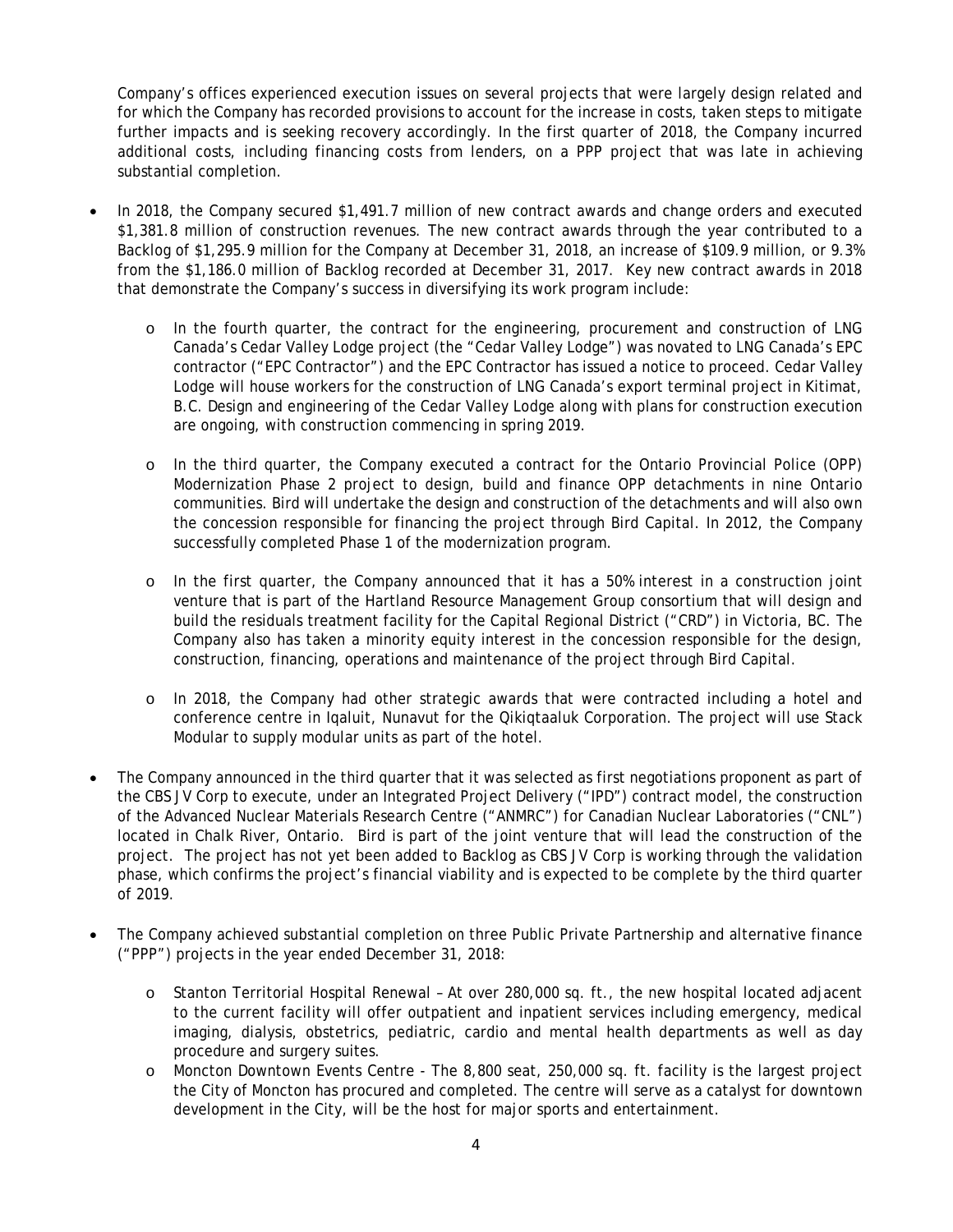- o East Rail Maintenance Facility At more than 500,000 sq. ft. and built on 76 acres, construction included progressive maintenance bays, coach maintenance shops, locomotive maintenance shops, paint booth, wheel shop, wash bays, fuel storage, a track maintenance building, track, and track switches.
- In 2018, cash and cash equivalents increased \$25.8 million net of the effects of foreign exchange to \$158.9 million, from the \$133.1 million balance at the end of 2017. The majority of the increase in cash and equivalents during the year relate to changes in the non-cash net current asset/liability position which can fluctuate significantly in the normal course of business.
- The Board has declared monthly eligible dividends of \$0.0325 per common share for March 2019 and April 2019.

# NON-GAAP MEASURES:

#### Adjusted Net Income:

Adjusted Net Income and Adjusted Net Income Per Share have no standardized meaning prescribed by GAAP and are considered non-GAAP measures. Therefore, these measures may not be comparable with similar measures presented by other companies. Management believes that the presentation of Adjusted Net Income and Adjusted Net Income Per Share provides useful information for shareholders and potential investors as it provides increased transparency and predictive value.

#### Adjusted Net Income (Non-GAAP Information)

(in thousands of Canadian dollars, except per share amounts)

|                                                       | 2018 |                          | $2017^{(2)}$ |       | $2016$ <sup>(1)</sup> |          |
|-------------------------------------------------------|------|--------------------------|--------------|-------|-----------------------|----------|
| Net income as reported in financial statements (GAAP) |      | (1.013)                  |              | 8.836 | \$                    | 25,002   |
| Add: Impairment of equipment                          |      | $\overline{\phantom{0}}$ |              |       |                       | 3,855    |
| Add: Associated tax effect                            |      |                          |              |       |                       | (1, 116) |
| Adjusted Net Income (Non-GAAP Measure)                |      | (1, 013)                 |              | 8,836 |                       | 27,741   |
| Adjusted Net Income Per Share (Non-GAAP Measure)      |      | (0.02)                   |              | 0.21  |                       | 0.65     |

Notes:

 $(1)$  Results provided for 2016 have not been restated in accordance with IFRS 15.

<sup>(2)</sup> 2017 reported figures have been restated applying IFRS 15. See "Accounting Policies - New Accounting Standards Adopted".

The Company's net income in 2016 was negatively impacted by a non-cash charge to earnings of \$3.9 million (\$2.7 million after deferred tax reversal) for the impairment of equipment.

# **NATURE OF THE BUSINESS**

The Company operates as a general contractor in the Canadian construction market with offices in: St. John's, Halifax, Saint John, Wabush, Montreal, Ottawa, Toronto, Winnipeg, Calgary, Edmonton, and Vancouver. The Company and its predecessors have been in operation for 99 years. The Company focuses primarily on projects in the industrial, commercial and institutional sectors of the general contracting industry. Within the industrial sector, Bird constructs industrial buildings and performs civil construction operations including site preparation, concrete foundations, metal & modular fabrication, mechanical process work, underground piping and earthwork for clients primarily operating in the oil and gas, liquefied natural gas (LNG), mining and nuclear sector. Within the institutional sector, Bird constructs hospitals, post-secondary education facilities, schools, prisons, courthouses, government buildings, retirement and senior housing, as well as environmental facilities that include water and wastewater treatment centres, composting facilities and biosolids treatment and management facilities. Within the commercial sector, Bird's operations include the construction and renovation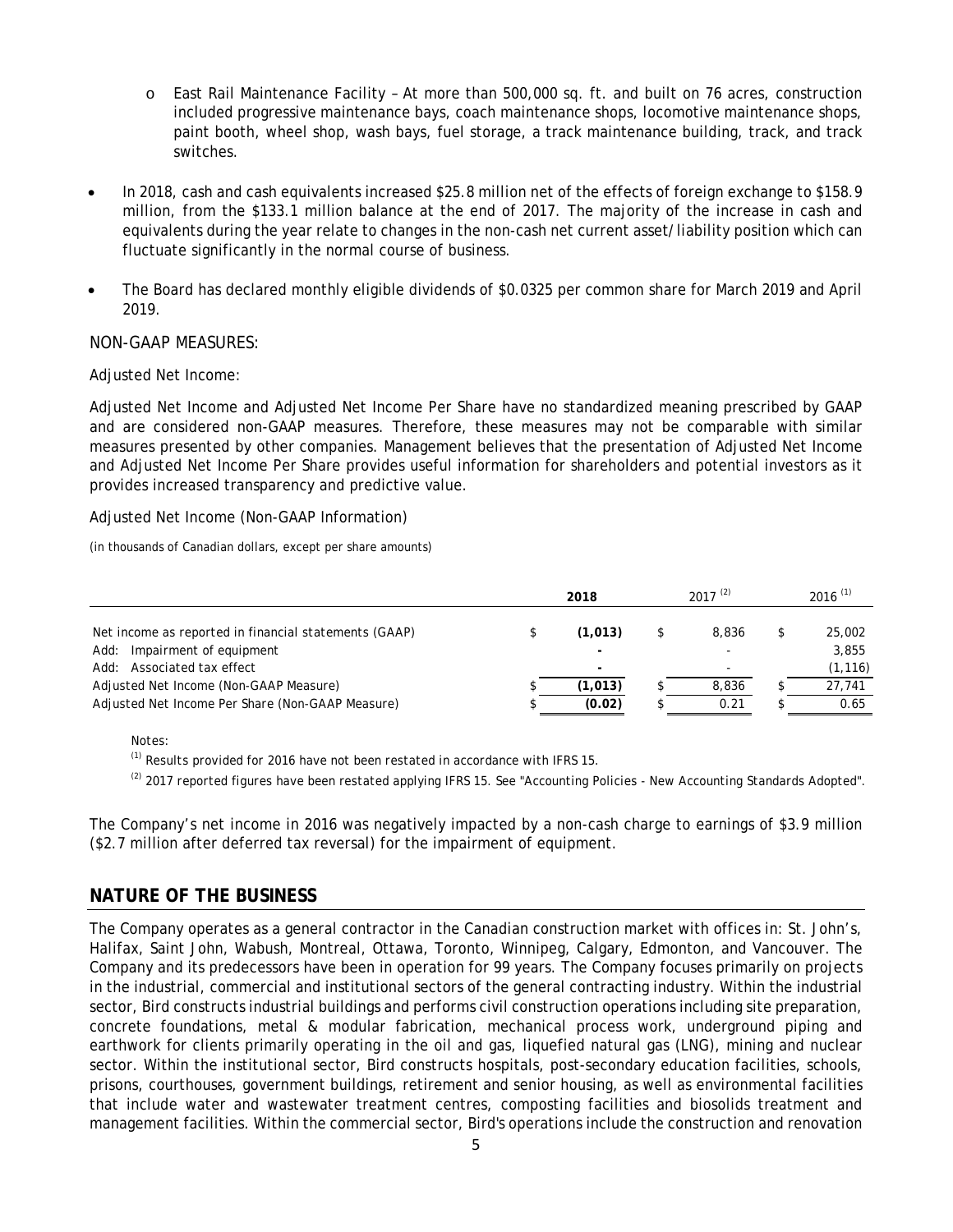of shopping malls, big box stores, office buildings, hotels and selected mixed-use high-rise condominiums and apartments. The Company has developed expertise in the construction of vertical elements and overall management of transportation related projects and will continue to enhance our abilities in this market. Bird also invests in equity in PPP projects as a means to support construction operations. In all sectors, Bird contracts with its clients using a combination of fixed price, unit price, design-build, PPP, cost reimbursable (such as cost plus, construction management and integrated project delivery methods).

While Bird self-performs some elements of its projects, particularly in the industrial market and in conjunction with its civil construction and contract mining operations, a significant portion of the overall construction risk rests with Bird's subcontractors. The scope of work of each subcontractor is generally defined by the same contract documents that form the basis of the Company's agreements with its clients. The terms of the agreements between the Company and its clients are generally replicated in the agreements between the Company and its subcontractors. These "flow-down" provisions substantially mitigate the risk borne by the Company. Depending on the value of the work, the Company may require bonds or other forms of contract security including enrolling our subcontractors in Bird's subcontractor default insurance program which will mitigate exposure to possible additional costs should a subcontractor not be able to meet its contractual obligations. Bird's primary constraint on growth is the ability to secure new work at reasonable margins and the availability of qualified professional staff who can be assigned to manage the projects.

# **STRATEGY**

In 2016, the Company undertook a comprehensive strategic review to assess its market position and re-establish medium and long-term goals. This process culminated in the Company's Board of Directors endorsing the *Build Bird* five-year strategic plan that has been developed to further enhance the Company's position as a premier Canadian contractor driven by the passion and dedication of a team of construction professionals. The *Build Bird* five-year strategic plan is going into its third full year of implementation in 2019 and features three core pillars: Build the Business, Build the Team and Build Relationships. Each pillar has been further expanded into three primary initiatives detailed below with the express purpose of improving the Company's margins and overall profitability through 2021 and building a healthier company that can deliver more consistent earnings through the various economic cycles.

Broadly, Bird's strategic focus is to secure projects in markets with higher profit margins, which in the past several years consisted of PPP and large design-build projects in the institutional sector as well as smaller midstream oil & gas capital projects in western Canada. For Bird Heavy Civil, the focus will continue to be on diversifying the customer base on select mining support and environmental projects on mine sites. In the fourth quarter of 2018, the Company contracted the Cedar Valley Lodge, located at LNG Canada's liquefaction and export facility in Kitimat, British Columbia which is Canada's largest ever infrastructure project. This project will help the Company achieve a more balanced work program between industrial and commercial/institutional sectors by increasing the contribution from industrial work on a project with significant size, scale and duration. It will also provide the opportunity to secure additional scopes of work by executing well on the Cedar Valley Lodge and leveraging our relationships. While the Company will position itself to maximize opportunities on the LNG Canada project, Management remains fully committed to its diversification program.

# **BUILD THE BUSINESS**

# *Diversification and Growth*

The diversification of the Company's work program and earnings base is intended to strengthen the Company by making it healthier and more resilient during economic downturns. As part of the overall strategy, Bird will continue to focus on larger and more complex construction projects, which limit competition and typically offer the potential for enhanced profit margins. Diversification and Growth will be realized through geographic expansion of existing services, introduction of new services and the development of new clients. The Company sees opportunities in areas that were selected by the federal government to invest in such as indigenous communities, environmental initiatives and transportation projects. The Company's goal is to leverage its areas of expertise to participate more fully in these markets on selective projects where it can develop a compelling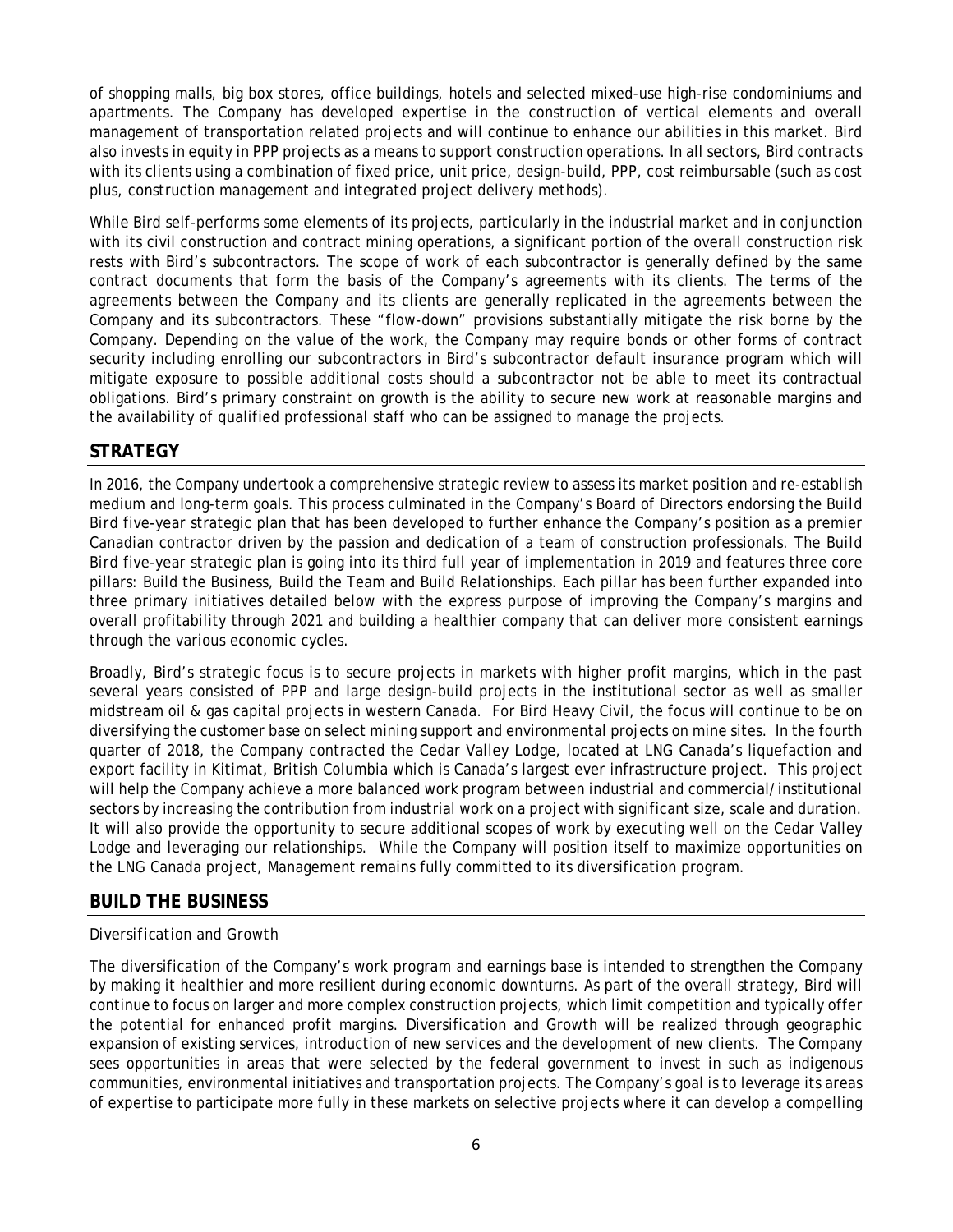win strategy. The Company will be very selective in its execution of the strategy to ensure it grows and diversifies profitably.

Through its geographic expansion efforts, the Company will continue to express its preference for design-build construction contracts where its proven experience provides Bird with a source of competitive advantage. In doing so, the Company will also look to ensure there is a balanced risk profile in its work program so that there is a mix of lower risk delivery methods such as construction management, cost-plus and integrated project delivery ("IPD") with higher risk methods such as stipulated sum, unit price, design-build and PPP. The Company is also looking for opportunities to expand commercial and institutional expertise into additional markets in Canada. The Edmonton Commercial office was established in 2017 and despite expectations for challenging market conditions in Alberta in 2019, the business is positioning itself to develop the team and its capabilities to service the region on a long-term basis. The Company has been successful already in expanding its presence in northern Canada which is a key focus area for growth as evidenced by the recent completion of the Stanton Territorial Hospital in Yellowknife and the ongoing construction of the Iqaluit Hotel which is being built using steel frame modular units manufactured by Stack Modular ("Stack"), which the Company owns a 50% stake. The Company is also focusing on the light rail transit ("LRT") segment of the transportation market by utilizing project teams from across the country in pursuit of the 'vertical' elements of these projects (i.e. maintenance facilities, stations, platforms) in joint venture partnership arrangements with 'horizontal' contractors.

New service offerings will also contribute to Bird's Diversification and Growth strategy. The Company will pursue more opportunities in the nuclear market in Ontario building on successes achieved in 2018. The Company will continue to leverage the mechanical and electrical experience it gained in its 2013 acquisition of Nason Contracting Group Ltd. to pursue process related contracts in the industrial market sector. The Company will build on its successful growth into the environmental market with projects active in four provinces and shortlisted on projects in two additional provinces. By continuing to build our expertise, the Company will further establish its position as a top tier environmental firm in the construction of bio-solid treatment facilities, composting facilities and in water and wastewater treatment facilities across the country. We will also selectively identify and pursue Maintenance, Repair and Operations ("MRO") opportunities with our energy clients in northern Alberta building a recurring revenue stream. The overall goal is to increase the contribution from projects in the nuclear sector, turnkey process mechanical, environmental and MRO markets to be balanced with our traditional full service civil, concrete formwork, earthmoving and building services. Any of these services can be combined to meet a client's needs.

As part of the Company's growth strategy, the Company will use its existing relationships in established markets to expand its work program. As one of only a few general contractors in Canada with a national footprint, Bird looks to deepen its relationship with existing private clients that have a portfolio of properties and development opportunities both regionally and across Canada while also seeking to foster new client relationships. Historically, in western Canada the Company's industrial work program has been focused on the oil sands where it has secured a reputation as a safe, reliable and cost-effective general contractor. In the coming years, the Company will leverage these proven capabilities to develop clients and work programs more broadly. As of 2018, the Company now has industrial related projects, including heavy civil, in regions across the country. Bird Heavy Civil will widen its established activities in the Labrador Trough region to secure similar opportunities in eastern Canada. This expanded geographical scope will also support the need to develop additional clients, primarily in Ontario, Quebec and northern Canada to diversify from Bird Heavy Civil's historical focus on the iron ore market. These efforts to develop new clients will require a commitment to business development and a recognition that program accomplishments will take time to mature, particularly given the market conditions seen in the resource sector in recent years.

The focus on diversification has brought to light new market opportunities for the Company, some of which the Company has been able to service through organic growth and others where the Company has identified the need for an acquisition to spur the Company's entry into a new sector. Most recently, the Company plans to leverage its 2017 investment in Stack, a modular construction company with production operations in China, as an alternative manner of delivering projects such as hotels, senior housing, residential apartments and condominiums and commercial office buildings for key clients. The Company and Stack have complementary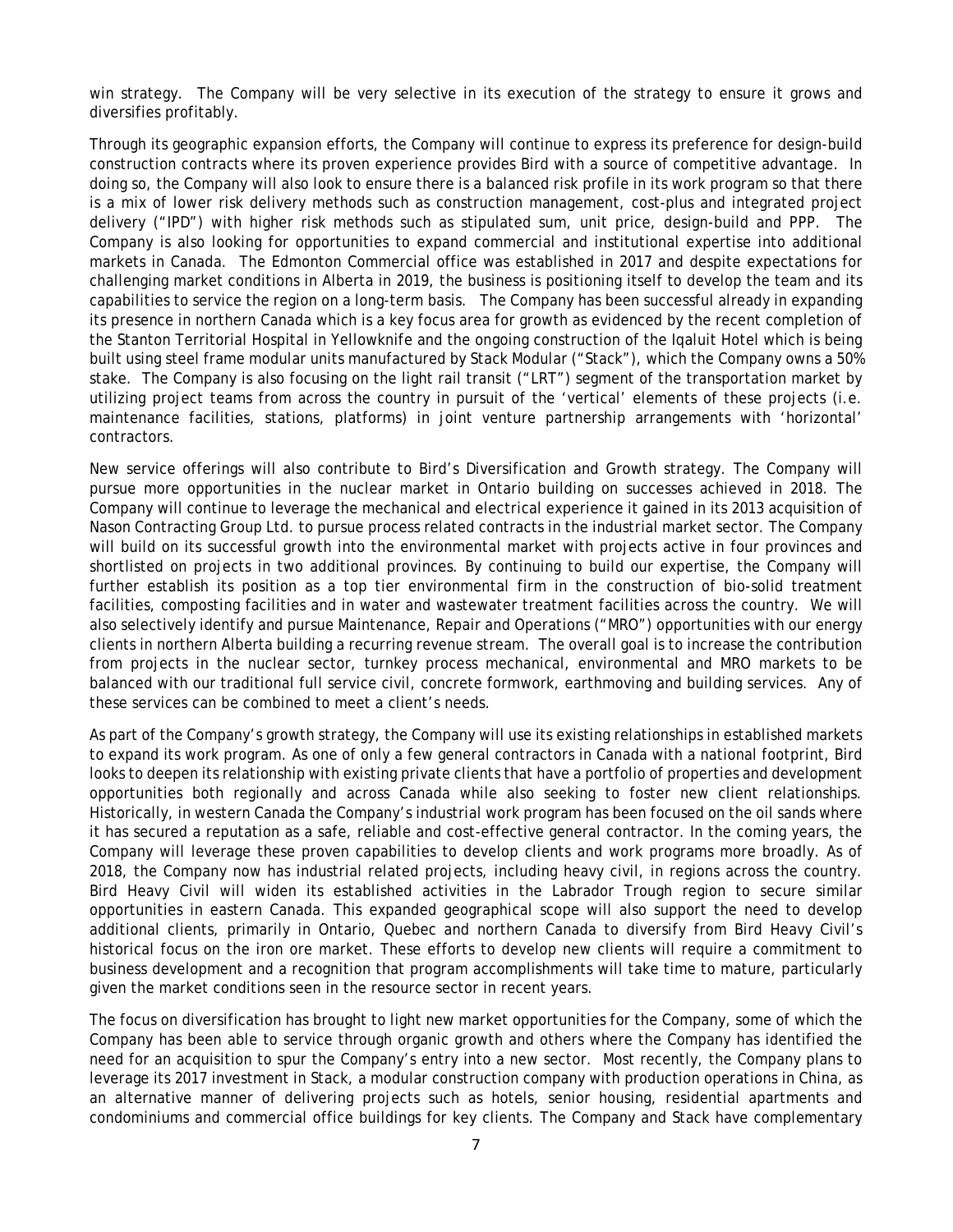knowledge, resources and expertise that positions them well to serve the permanent modular construction market in Canada and the United States. Recently, the Company has been more active in researching additional acquisition targets. Generally, the Company is looking to add self-perform capabilities with niche service offerings that will enhance overall profit margins and that will provide the Company with a platform for future growth.

# *Build Efficiencies*

As a primary initiative of the Build the Business pillar, Bird's strategy for Build Efficiencies is to drive business process improvements to gain efficiencies and generate savings from overheads. These savings will be reinvested into the Company's strategic initiatives. Through 2018, the Company successfully introduced new software platforms to aid operations in safety management, human resource management and project delivery. Increasing process efficiency, particularly for the operations team, will also lead to greater engagement amongst the employee group and is anticipated to positively impact production as project teams will be able to dedicate more energy to project execution and less to administrative tasks.

# *Safe Production*

At Bird, the single most important value is Safety and the goal is zero harm. Building on a highly reputable and proven safety program, this ongoing initiative will further the Company's commitment to embedding a Safe Production mindset throughout the project lifecycle, from estimating through to post-job assessment. It will require driving greater involvement and commitment from subcontractors and suppliers, and will further extend to fostering the safe planning and execution of Bird employee activities off the job. This holistic approach reflects the Company's fundamental belief that thinking and acting safely is not a switch that can, or should be, activated when arriving at or leaving the job site or workplace. Rather, it is a mindset that must be encouraged, nurtured and supported so that safe behaviours become a habit; repeatable, sustainable, and embedded in everything Bird staff do.

# **BUILD THE TEAM**

*Drive Positive Engagement, Become the Employer of Choice & Grow Our Talent* 

The *Build the Team* pillar includes a wide range of human resource program initiatives intended to enhance the employee experience, *Drive Positive Engagement*, and create a stronger and more productive workforce.

Bird's success is highly dependent on the Company's ability to *Grow Our Talent and Become the Employer of Choice*. This involves attracting, developing and retaining a highly skilled workforce at all levels within the organization. The Company is committed to providing employees and potential employees with interesting and challenging work and opportunities to build a successful career in every aspect of the business. Through the strategic planning process, several key priorities and challenges pertaining to the recruitment, onboarding, development, performance management and retention of employees were identified. A key element of the Company's plan is the enhancement of a meaningful employee recognition program to go along with annual service awards and the Company's 25-year and 50-year clubs. New investment and implementation of a software platform will help the Company employ more streamlined and proactive solutions for these priorities in 2019 and beyond. It will also help elevate the employee experience and *Drive Positive Engagement* at Bird by facilitating effective talent management and mobility across the organization. An updated employee handbook, onboarding resources and the delivery of in-house leadership training programs that focus on people and management skills rather than technical skills, will help facilitate the Company's success. The training programs include the Bird Leadership Academy (senior leaders), Bird Site Management Program (site supervisors and project site-based staff) and Taking Flight (new managers and supervisors).

By continuously developing and refining policies and programs to engage employees at work and in their communities, offering new and innovative training programs, driving ongoing leadership development, and making a career at Bird more than just a job, the Company can recruit, develop and retain top talent while ensuring compensation programs remain market competitive.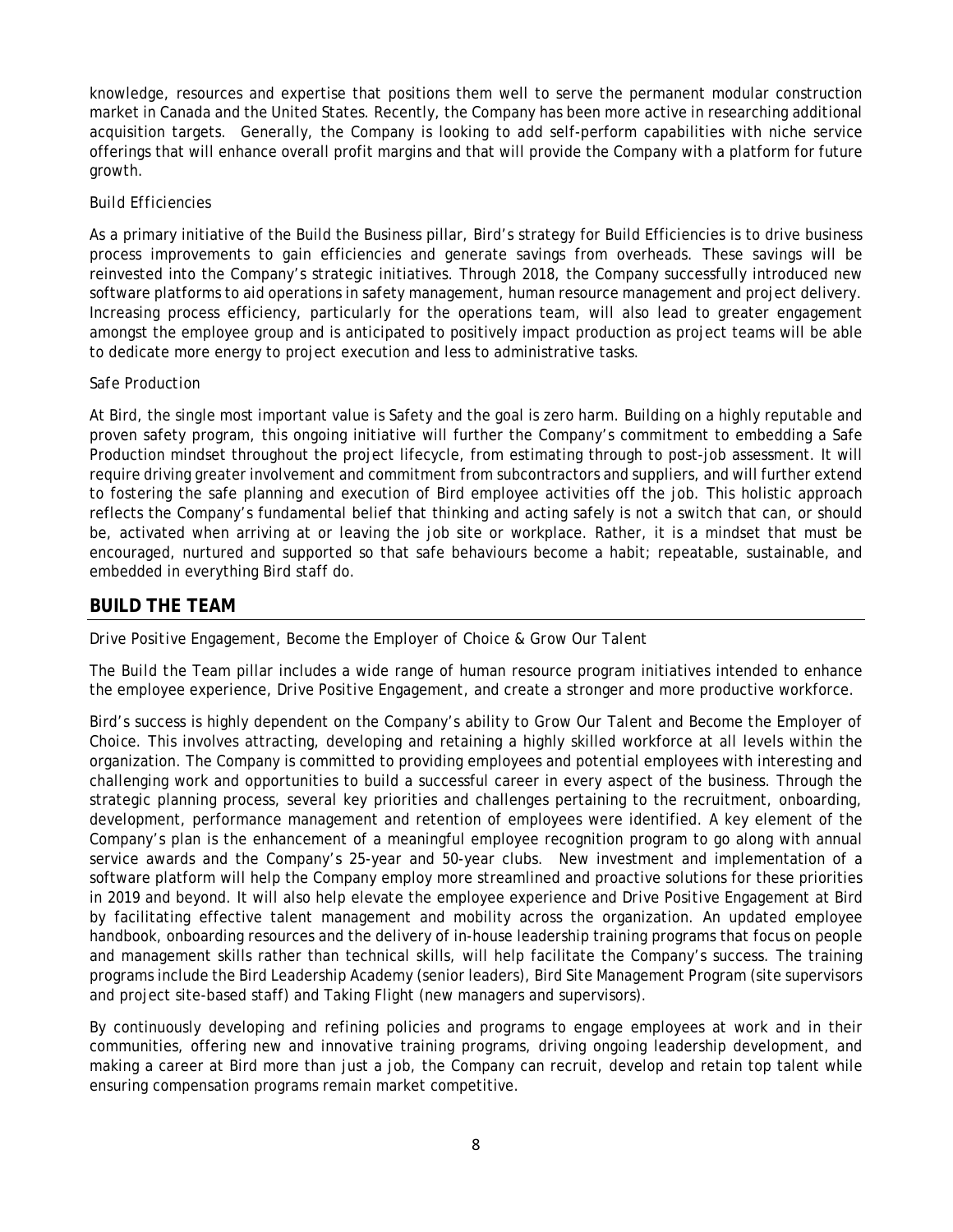# **BUILD RELATIONSHIPS**

# *One Bird*

Recognizing that the construction industry has evolved and projects are getting more complex, Bird has deployed the One Bird initiative that considers a holistic, company-wide approach to work more efficiently and effectively. One of the primary goals of this initiative is to identify and share the expertise across the Company to enhance effective deployment of human resources on the best opportunities, regardless of employees' geographic location. By promoting a more mobile workforce and increasing collaboration the Company will leverage its talent for targeted opportunities to secure greater outcomes. This initiative is supported through standardized technology and common software platforms and reinforced in the Company's variable compensation programs.

# *Creating a Customer 1st Attitude*

A primary initiative of the Build Relationships pillar, the Creating a Customer 1st Attitude, targets the development of stronger client relationships. The Company has traditionally focused on operational excellence and execution of its work program to develop client relationships. While this has served the Company well in terms of delivering consistent results and developing repeat clients, there is a need to invest more resources in strengthening existing client relationships and developing new ones. This is consistent with Bird's strategy of targeting work with clients that welcome innovation and position the Company to add value. Bird will continue to target complex work, a market the Company has successfully performed in and one where the competition will be like-minded contractors with similar cost structures and approaches to risk and reward. Clients that seek a longer term, collaborative relationship align well with the *Build Bird* five-year strategic plan.

# *Corporate Social Responsibility*

Bird believes in being a good corporate citizen and supporting the communities in which it works and its employees live. In addition, employees increasingly wish to align themselves with a company that gives back and is socially responsible. Bird's Corporate Social Responsibility initiative includes Indigenous Cultural Awareness training for all employees which builds upon the Company's Indigenous Engagement Policy. Furthermore, establishment of the Bird Foundation, a formal conduit for tabulating and communicating Bird community donations and contributions, will provide greater direction to the Company's community engagement while driving increased employee participation and engagement.

# **KEY PERFORMANCE DRIVERS**

Securing profitable construction contracts and then controlling the costs during the execution of that work are the key drivers of success for the Company.

To achieve this, new work must be available, which is a function of the general state of the economy. In periods of strong economic growth, capital spending will generally increase and there will be more opportunities available in the construction industry. In economic downturns, fewer opportunities typically exist and competition for those opportunities becomes even more intense, generally resulting in lower Gross Profit Percentages. The Company must be successful in securing profitable work in various economic conditions. The construction industry is highly fragmented and accordingly, the Company competes with a number of international, national, regional and local construction firms. One of the Company's competitive advantages rests in its long-standing reputation for successfully delivering high quality projects that fully meet the needs of the customer, which enables the Company to secure repeat business from existing clients and win work with new clients.

The Company's success in securing work is also reflected in the value of the Backlog. The following table shows the Company's Backlog at the end of the comparative reporting periods. The Company's Backlog of \$1,295.9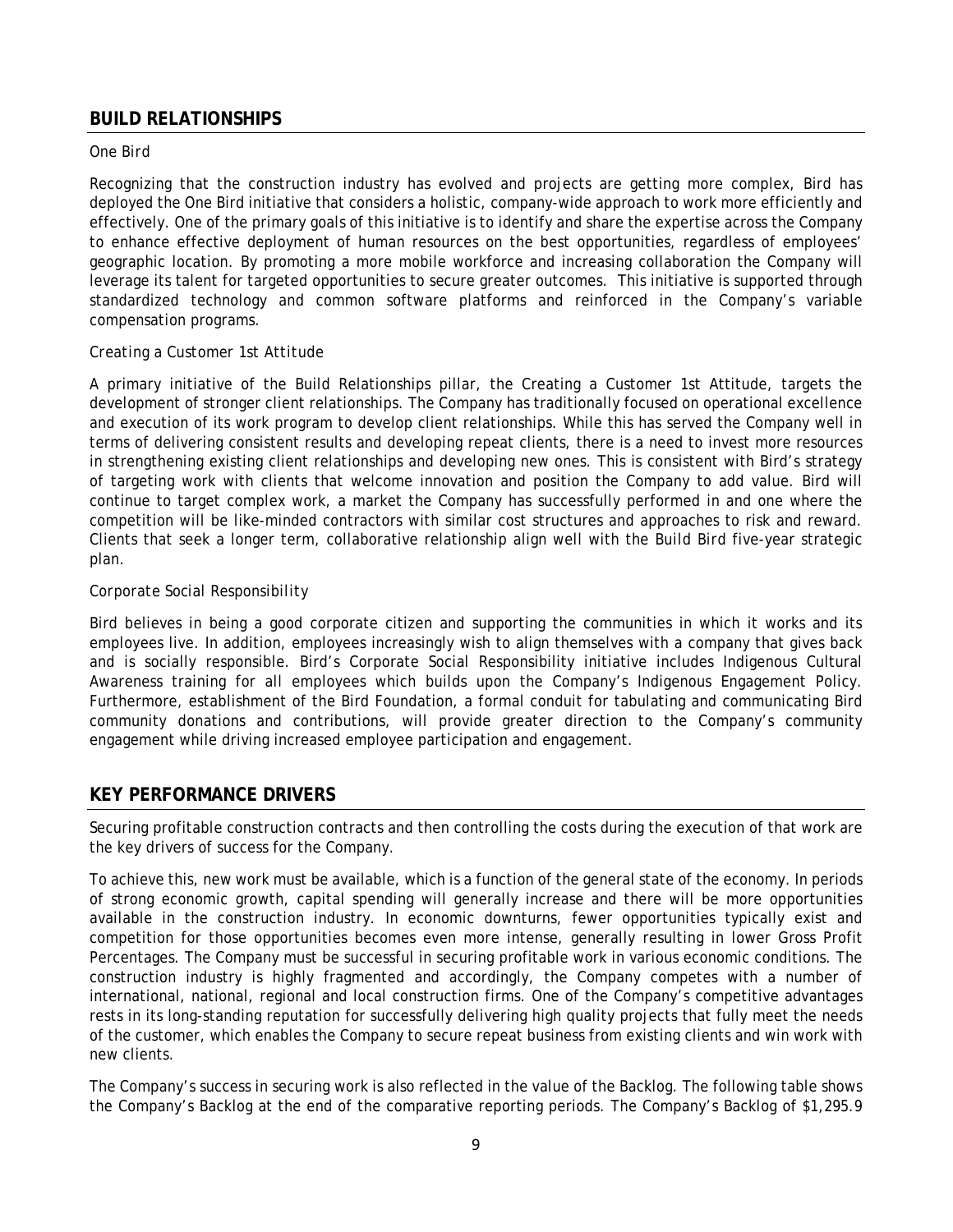million at December 31, 2018 increased compared with \$1,186.0 million at December 31, 2017. During 2018, the Company announced that it was part of the consortium that has been contracted to design and build a biosolids facility for CRD in Victoria, BC, representing another strategic win and building on the Company's expanding portfolio of environmental projects. The Company also announced that it has executed a contract for the OPP Modernization Phase 2 project. In the fourth quarter, the contract for the engineering, procurement and construction of LNG Canada's Cedar Valley Lodge was novated to LNG Canada's EPC Contractor and the EPC Contractor has issued a notice to proceed. Bird also announced it was selected as first negotiations proponent as part of the CBS JV Corp to execute, under an IPD contract model, for the construction of the Advanced Nuclear Materials Research Centre for CNL located in Chalk River, Ontario. Bird is part of the joint venture that will lead the construction of the project. The Advanced Nuclear Research Centre is not yet included in Backlog as the contract will be finalized following the validation phase.

| (in thousands of Canadian dollars) | December 31,<br>2018 | December 31,<br>2017 |
|------------------------------------|----------------------|----------------------|
| <b>Backlog</b>                     | $1,295,940$ \$       | 1,186,000            |

Once the Company has secured a contract, the profitability of that contract, measured by the Gross Profit Percentage, is primarily a function of management's ability to control costs, achieve productivity objectives associated with the contract and resolve outstanding commercial issues as they arise. The following table shows the Gross Profit Percentage realized by the Company in the comparative periods.

|                                |            | (restated) |
|--------------------------------|------------|------------|
|                                | Year ended | Year ended |
|                                | 2018       | 2017       |
|                                |            |            |
| <b>Gross Profit Percentage</b> | 4.2%       | 5.0%       |

During 2018 the Company realized a Gross Profit Percentage of 4.2% compared with 5.0% in 2017. The reduction in both gross profit and Gross Profit Percentage in 2018 is a result of several factors. In the first quarter of 2018, the Company incurred additional costs, including financing costs from lenders, on a PPP project that was late in achieving substantial completion. Further impacting gross profit and Gross Profit Percentage in 2018 was lower volumes recognized in the Company's higher margin self-perform operations in both the industrial operations in western Canada and mining operations in eastern Canada, a result of project delays and a labour strike at one of Company's primary mining clients. In addition, late in the second quarter, it became apparent one of the Company's offices was experiencing difficulty in the execution of several projects primarily due to design related issues. The Company has recorded provisions to account for the expected increase in construction costs on these projects, has taken steps to mitigate further impacts on results, and is seeking recovery accordingly. The Gross Profit Percentage in the fourth quarter of 2018 increased to 5.9%, moderately higher year-over-year, and reflects the impact of a growing contribution from industrial projects and a more diversified and balanced work program overall for the Company.

# **Financial Condition**

The Company requires adequate working capital and equity retained in the business to support its ongoing operations, including surety and contract security requirements. The Company continually monitors the adequacy of its working capital and equity to satisfy contract security needs. The Company believes it has sufficient working capital to support its current contract requirements. The Company has submitted proposals and is waiting for the clients' award decision on several large opportunities that if contracted to the Company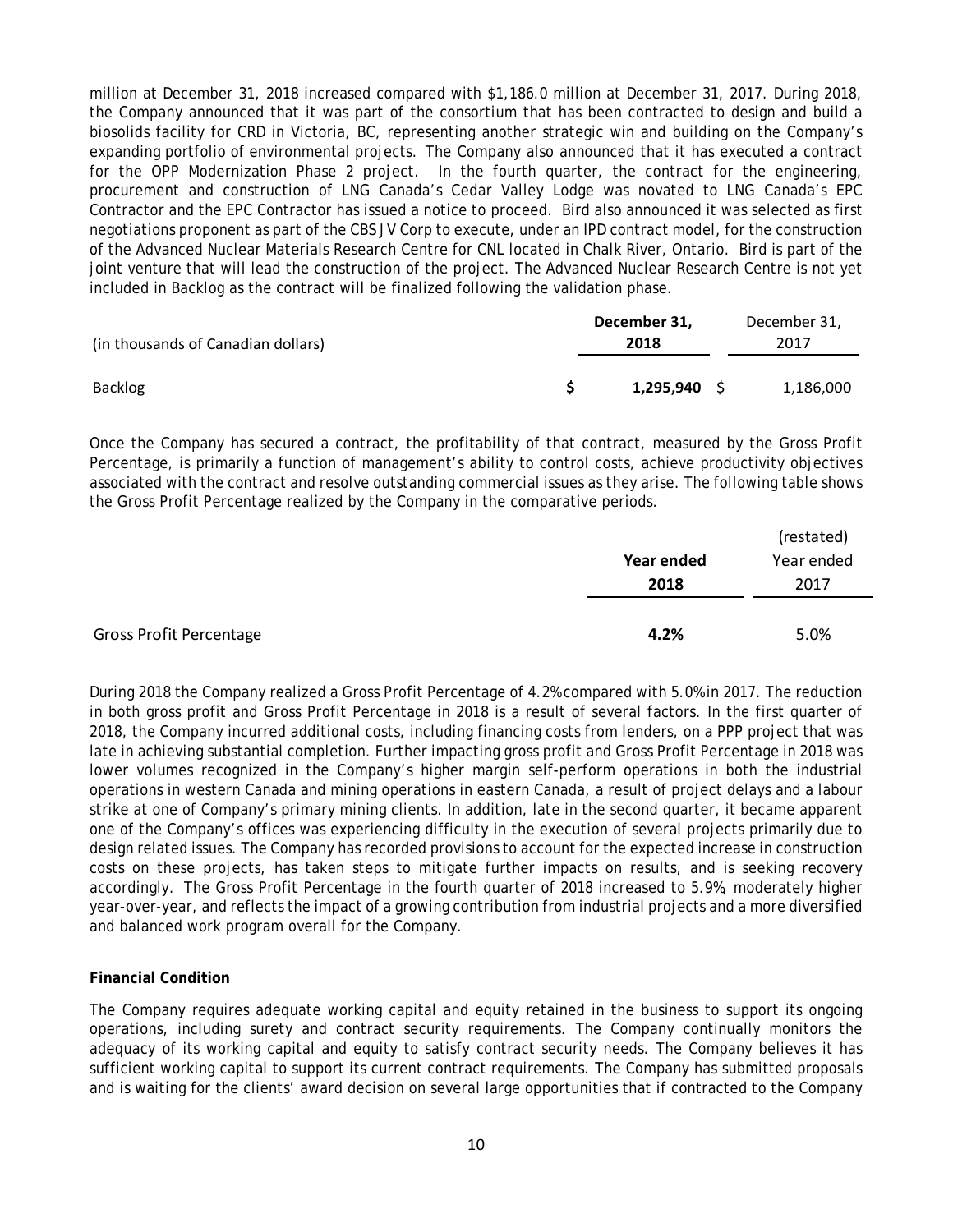would significantly increase Backlog. If the Company is successful in securing some of these larger opportunities, the Company has access to adequate financing from its lead banking partner.

The following shows the working capital and shareholders' equity of the Company in the comparative reporting periods.

| (in thousands of Canadian dollars) | December 31,<br>2018 | (restated)<br>December 31,<br>2017 |
|------------------------------------|----------------------|------------------------------------|
| Working capital                    | $70,215$ \$          | 84,078                             |
| Shareholders' equity               | 136,229              | 153,816                            |

At December 31, 2018, the Company had working capital of \$70.2 million compared with \$84.1 million at December 31, 2017, a decline of \$13.9 million. In 2018, the Company paid dividends of \$16.6 million, had net additions of equipment and intangible assets of \$4.9 million and net increase in deferred taxes of \$3.3 million, which served to reduce working capital. This was partially offset by \$10.9 million net increase to non-current loans and borrowings.

The \$17.6 million decrease in the amount of the Company's shareholders' equity since December 31, 2017 is a result of the \$16.6 million dividends declared in 2018 combined with the net loss of \$1.0 million generated in 2018.

# **Safety**

At Bird, ensuring that all work on our sites is executed to exacting quality standards begins with our commitment to creating and sustaining a culture in which the identification, assessment, and elimination or control of hazards and risks is incorporated into every aspect of our operations. We call this Safe Production, and it is a cornerstone of our operational philosophy and approach.

Ensuring that all workers leave our jobsites everyday just as healthy and safe as when they arrived is a shared commitment and by working collaboratively with our employees and subcontractors to achieve this, we minimize risk and create the appropriate conditions for the safe execution of construction activity - on time, on budget, and to our client's satisfaction. We believe this shared commitment is critical to our overall success. It's how we work.

Through our robust orientation and training programs and our ongoing communication and engagement activities, we encourage all workers to actively contribute to our ongoing efforts to continuously improve not only our safety program, but overall collaboration and effectiveness. In this way, we not only ensure they leave work healthy and safe every day, but in doing so, help contribute to our overall operational excellence.

At Bird, Safe Production is not just a vision or a philosophy, it is a daily routine practiced with discipline and rigor on all our job sites. As part of the Safe Production strategic initiative, the Company completed an organization wide Safety Culture Assessment in the third quarter of 2017 which will form the basis for the development of a long-term safety strategy for the organization.

In 2018, Bird executed 3,916,636 man-hours of work, incurring zero lost time incidents (LTI).

|               | Year ended<br>December 31, 2018 | Year ended<br>December 31, 2017 |
|---------------|---------------------------------|---------------------------------|
| LTI frequency | 0.00                            | 0.16                            |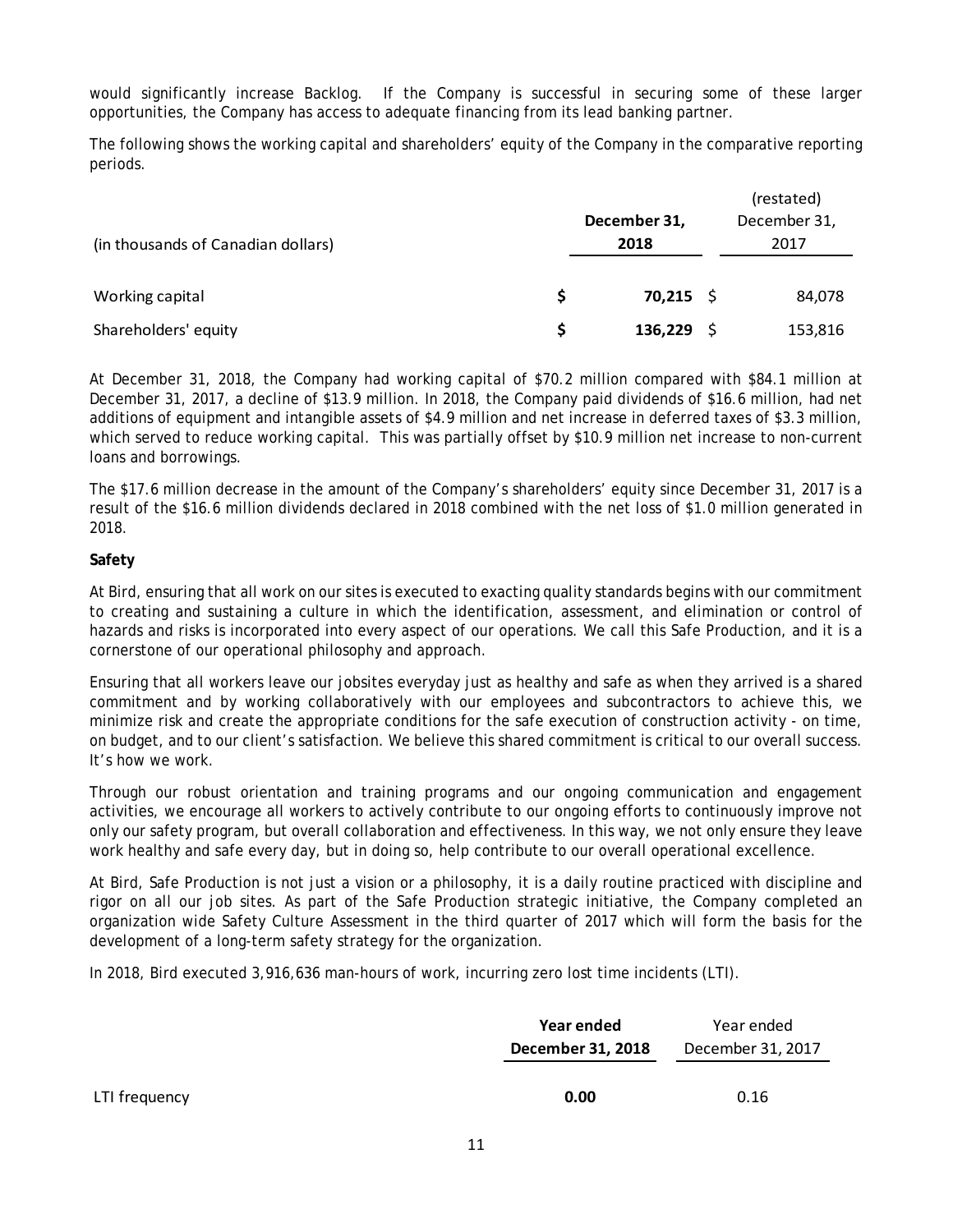# **RESULTS OF OPERATIONS**

# **FISCAL 2018 COMPARED WITH FISCAL 2017**

In the fiscal year ended December 31, 2018, the Company recorded a net loss of \$1.0 million on construction revenue of \$1,381.8 million compared with a net income of \$8.8 million on \$1,418.6 million of construction revenue in 2017. Construction revenue of \$1,381.8 million was \$36.8 million or 2.6% lower than the \$1,418.6 million recorded in 2017. While there was an increase in volume attributable to higher margin, self-perform industrial work programs in the fourth quarter, revenue generated in the year was negatively impacted by project delays in the industrial work program primarily experienced in the first half, including a strike at one of the Company's mining clients in eastern Canada. In addition, the extension of the procurement timelines of several PPP projects in the Ontario region has resulted in lower volumes executed in our institutional work program. These factors coupled with an industrial work program that had lower backlog entering the year from a historical perspective contributed to lower volume in fiscal 2018.

The Company's gross profit of \$57.5 million in 2018 was \$13.8 million or 19.4% lower than the \$71.3 million recorded in 2017. In 2018, the Gross Profit Percentage of 4.2% was 0.8% lower than the Gross Profit Percentage of 5.0% recorded in 2017. The year-over-year reduction in both gross profit and Gross Profit Percentage in 2018 are a result of a confluence of events experienced during the course of the year. Industrial operations, including mining in eastern Canada, were negatively impacted by project delays, including a labour strike at one of the Company's primary mining clients, in the first half of 2018. Industrial project activity ramped up through the second half of the year as delays eased and alternative work programs became available, although later than initially anticipated. One of the Company's offices experienced execution issues on several projects that were largely design related and for which the Company has recorded provisions to account for the increase in costs, taken steps to mitigate further impacts and is seeking recovery accordingly.

Income from equity accounted investments in 2018 was \$1.9 million, compared with \$1.8 million in 2017. Early in project lifecycles, equity investments in associates generally operate at a loss and typically generate positive equity income later in the project lifecycle. Bird has a mix of equity investments in associates in varying stages of project lifecycles in both fiscal 2017 and 2018.

In 2018, general and administrative expenses of \$58.9 million (4.3% of revenue) was \$0.4 million lower than \$59.3 million (4.2% of revenue) in 2017. During the year, the Company spent \$3.0 million in third-party pursuit costs which is \$2.5 million lower than the amount recorded in 2017. In 2018, the Company also had a foreign exchange gain compared to a foreign exchange loss in 2017 resulting in a \$2.1 million improvement year-overyear. Offsetting these positive variances was compensation expense at \$4.4 million higher year-over-year primarily due a combination of higher labour costs associated with a growing industrial work program as well as a loss recorded in the total return swap program resulting from the decline in the Company's share price in 2018.

Finance income in 2018 of \$1.4 million is comparable to the \$1.3 million recorded in 2017.

Finance and other costs of \$4.5 million in 2018 was \$2.5 million higher than the \$2.0 million reported in 2017. The increase is due to a \$1.3 million change in the mark-to-market of interest rate swaps from a \$0.3 million gain in 2017 to a \$1.0 million loss in 2018. In addition, interest costs were higher associated with increased loans and borrowings and higher interest rates, as a well as other financing costs.

In 2018, income tax recovery was \$1.7 million, compared to an income tax expense of \$4.2 million recorded in 2017. The year-over-year decline in income taxes is primarily due to lower current income taxes associated with the net loss before income taxes in the current year.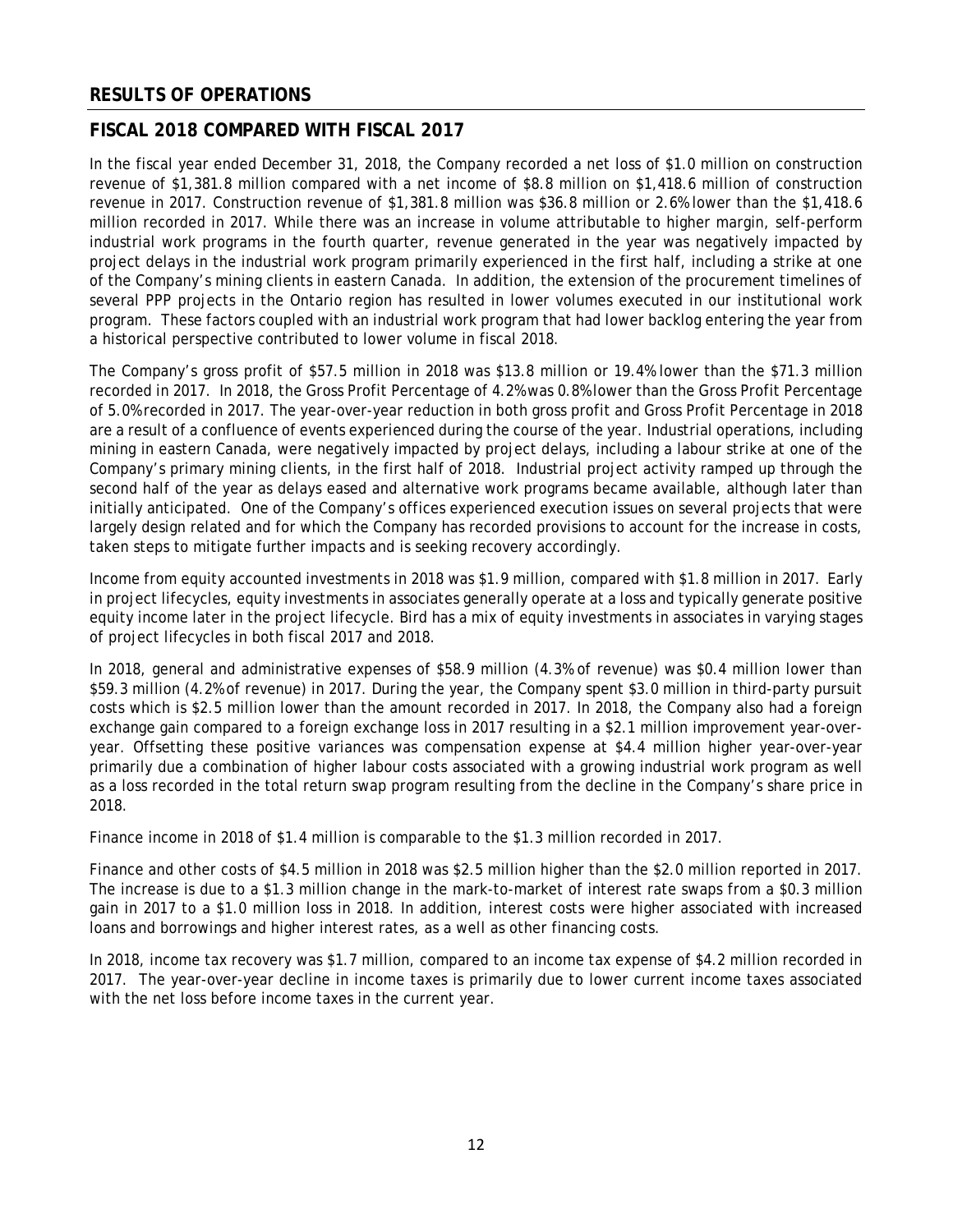# **THREE MONTHS ENDED DECEMBER 31, 2018 COMPARED WITH THREE MONTHS ENDED DECEMBER 31, 2017**

Selected Quarterly Financial Information Consolidated Statements of Income Fourth Quarter (in thousands of Canadian dollars)

| For the three months ended December 31,<br>(in thousands of Canadian dollars) |    |             |    |             |
|-------------------------------------------------------------------------------|----|-------------|----|-------------|
|                                                                               |    |             |    | 2017        |
|                                                                               |    | 2018        |    | (restated)  |
|                                                                               |    | (unaudited) |    | (unaudited) |
| Construction revenue                                                          | \$ | 385,854     | \$ | 365,552     |
| Costs of Construction                                                         |    | 363,215     |    | 344,634     |
| <b>Gross Profit</b>                                                           |    | 22,639      |    | 20,918      |
| Income from equity accounted investments                                      |    | 1,522       |    | 220         |
| General and administrative expenses                                           |    | (15, 180)   |    | (17, 163)   |
| Income from operations                                                        |    | 8,981       |    | 3,975       |
| Finance income                                                                |    | 498         |    | 404         |
| Finance and other costs                                                       |    | (1, 910)    |    | (728)       |
| Income before income taxes                                                    |    | 7,569       |    | 3,651       |
| Income tax expense                                                            |    | 1,190       |    | 1,661       |
| Net income for the period                                                     | \$ | 6,379       | \$ | 1,990       |

During the fourth quarter of 2018, the Company recorded a net income of \$6.4 million on construction revenue of \$385.9 million compared with a net income of \$2.0 million on \$365.5 million of construction revenue respectively in 2017. The year-over-year increase in fourth quarter net income is reflective of the improvement in earnings attributable to the higher margin self-perform industrial work programs in the fourth quarter of 2018.

The Company's fourth quarter gross profit of \$22.6 million was \$1.7 million or 8.2% higher than the \$20.9 million recorded a year ago. The increase in the amount of fourth quarter 2018 gross profit is driven by the higher quarterly construction revenues year-over-year. The Company's fourth quarter 2018 Gross Profit Percentage of 5.9% was 0.2% higher than the Gross Profit Percentage of 5.7% recorded a year ago. On a year-over-year comparative basis, Gross Profit Percentage in 2018 was positively impacted by higher volumes recognized in the Company's higher margin self-perform operations in its industrial work programs.

Income from equity accounted investments in the fourth quarter of 2018 was \$1.5 million, compared with \$0.2 million in same period of 2017. The income in fourth quarter of 2018 was primarily driven by the margin earned from a project in eastern Canada.

In the fourth quarter of 2018, general and administrative expenses of \$15.2 million (4.0% of revenue) were \$2.0 million lower than \$17.2 million (4.7% of revenue) in the comparable period a year ago. During the fourth quarter, the Company had minimal third-party pursuit costs which were \$1.3 million lower than the amount recorded in 2017. In the fourth quarter of 2018 the Company also had a foreign exchange gain of \$0.9 million compared to a foreign exchange loss of \$0.2 million recorded in 2017. Consulting and legal fees were approximately \$1.0 million lower year-over-year. Offsetting these positive variances was compensation expense at \$1.4 million higher than the amount recorded a year ago primarily due to a loss recorded in the total return swap program resulting from the decline in the Company's share price.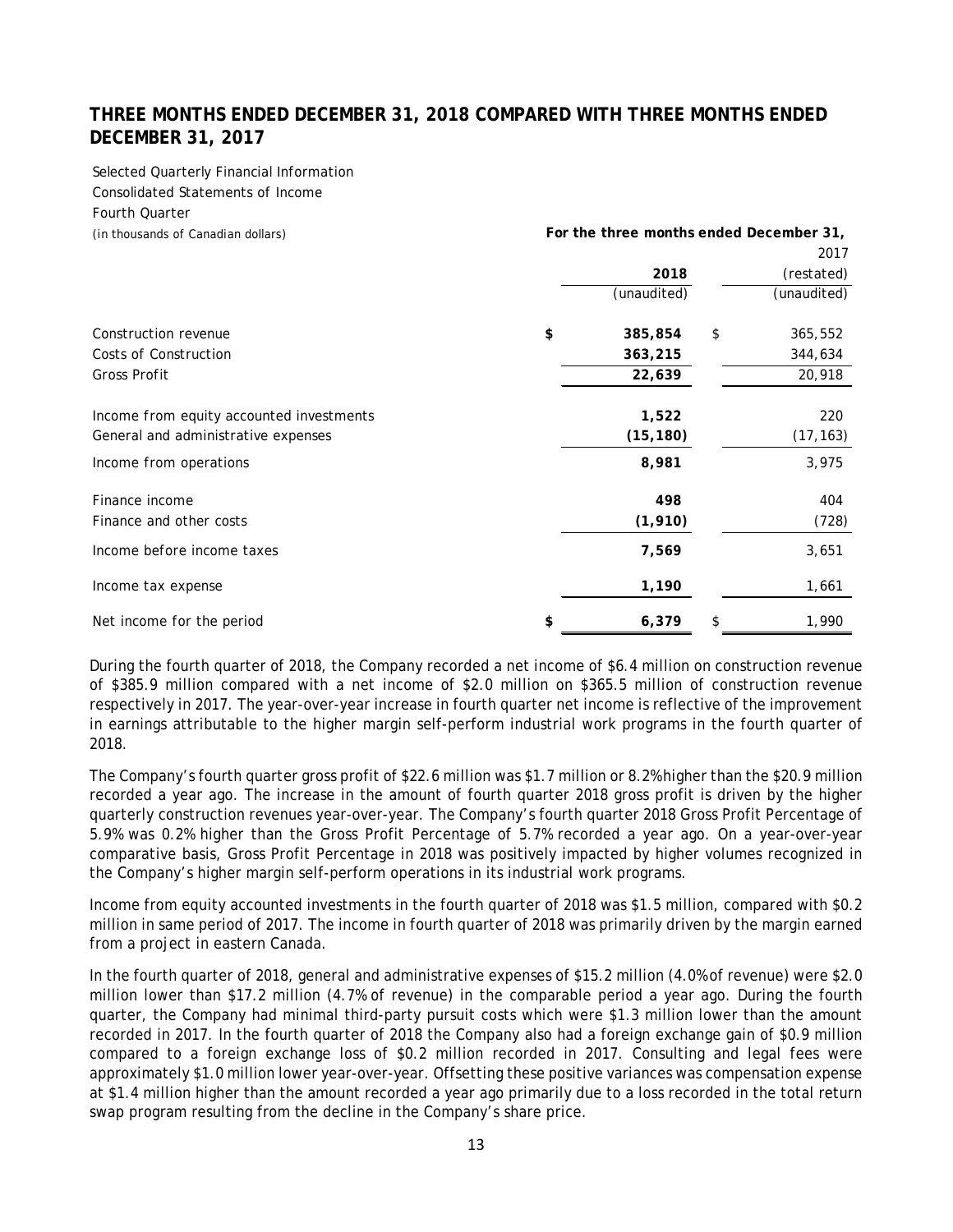Finance income of \$0.5 million in the fourth quarter of 2018 is comparable to the \$0.4 million recorded in the same period of 2017.

Finance and other costs of \$1.9 million were \$1.2 million higher than the \$0.7 million reported in the fourth quarter of 2017. The increase is due a \$0.6 million higher loss year-over-year on the mark-to-market of interest rate swaps, which will balance out through the life of the derivative tied to project completion. In addition, interest costs were higher associated with increased loans and borrowings and higher interest rates, as a well as other financing costs.

In the fourth quarter of 2018, income tax expense was \$1.2 million, compared to income tax expense of \$1.7 million recorded in the fourth quarter of 2017.

# **FUTURE OPERATING PERFORMANCE**

The Company will continue to make investments in both people and technology as it executes on the *Build Bird* strategic plan, with diversification of our earnings base and margin improvement being key areas of focus. The mix of revenue in 2018 differs from that of 2017 as evidenced by the increase in the industrial work program relative to institutional and commercial with this trend expected to continue into 2019. The institutional market sector contributed 53% of 2018 revenues (66% in 2017 restated). The industrial market sector contributed 30% of 2018 revenues (21% in 2017 restated). The retail and commercial sector contributed 17% of 2018 revenues (13% in 2017 restated).

At December 31, 2018, the Company was carrying a Backlog of \$1,295.9 million, representing an increase from the \$1,186.0 million carried at the end of 2017. The increase in backlog in 2018 demonstrates the success in the diversification efforts of the Company, with securements across a broad range of market sectors and a more balanced risk profile than it has been for the last several years. This diversification includes growth of contracts across Canada including environmental facilities, industrial contracts in LNG and nuclear, and in mining contracts in gold and other minerals. However, mining operations in eastern Canada remain an annualized work program with low but stable Backlog and increased seasonality as compared to the core industrial work program, where the majority of the industrial Backlog resides.

In the fourth quarter, the Company was issued the Notice to Proceed with the construction of the Cedar Valley Lodge for LNG Canada, a design build contract for the construction of a 4500-person workforce accommodations facility in support of the new LNG liquefaction terminal in Kitimat, BC. The project has now been entered into Backlog, providing the Company with a significant large-scale industrial project to execute through the course of 2019 and 2020 and/while establishing early involvement on the project, which is expected to be the largest infrastructure investment in Canadian history. Other significant additions to Backlog in 2018 include a PPP project for a residuals treatment facility for the Capital Region District in Victoria in which the Company has taken a minority equity interest in the concession and the OPP Modernization Phase 2, an alternative finance project for Ontario Infrastructure and Lands Corporation, in which the Company will design, build and finance nine Ontario Provincial Police (OPP) detachments across Ontario.

The Company is anticipating additional growth in Backlog through 2019 with contributions from several different markets. At December 31, 2018, the Company had approximately \$300 million in projects that have been awarded or in which the Company has been named as the primary negotiation proponent that are yet to be contracted. The most significant is the Advanced Nuclear Materials Research Centre for Canadian Nuclear Laboratories (CNL) located in Chalk River, Ontario, a project expected to be contracted in the third quarter of 2019 following the completion of the validation phase. Two institutional projects in Alberta and one for an energy client in Ontario are expected to be contracted and entered into Backlog in the first half of 2019. In addition, the Company is in the pre-construction phase for over \$200 million in institutional projects in British Columbia that are anticipated to proceed to construction by the third quarter of the year, although only a small fraction of the revenue will be included in Backlog due to the agency nature of the construction management contract delivery model.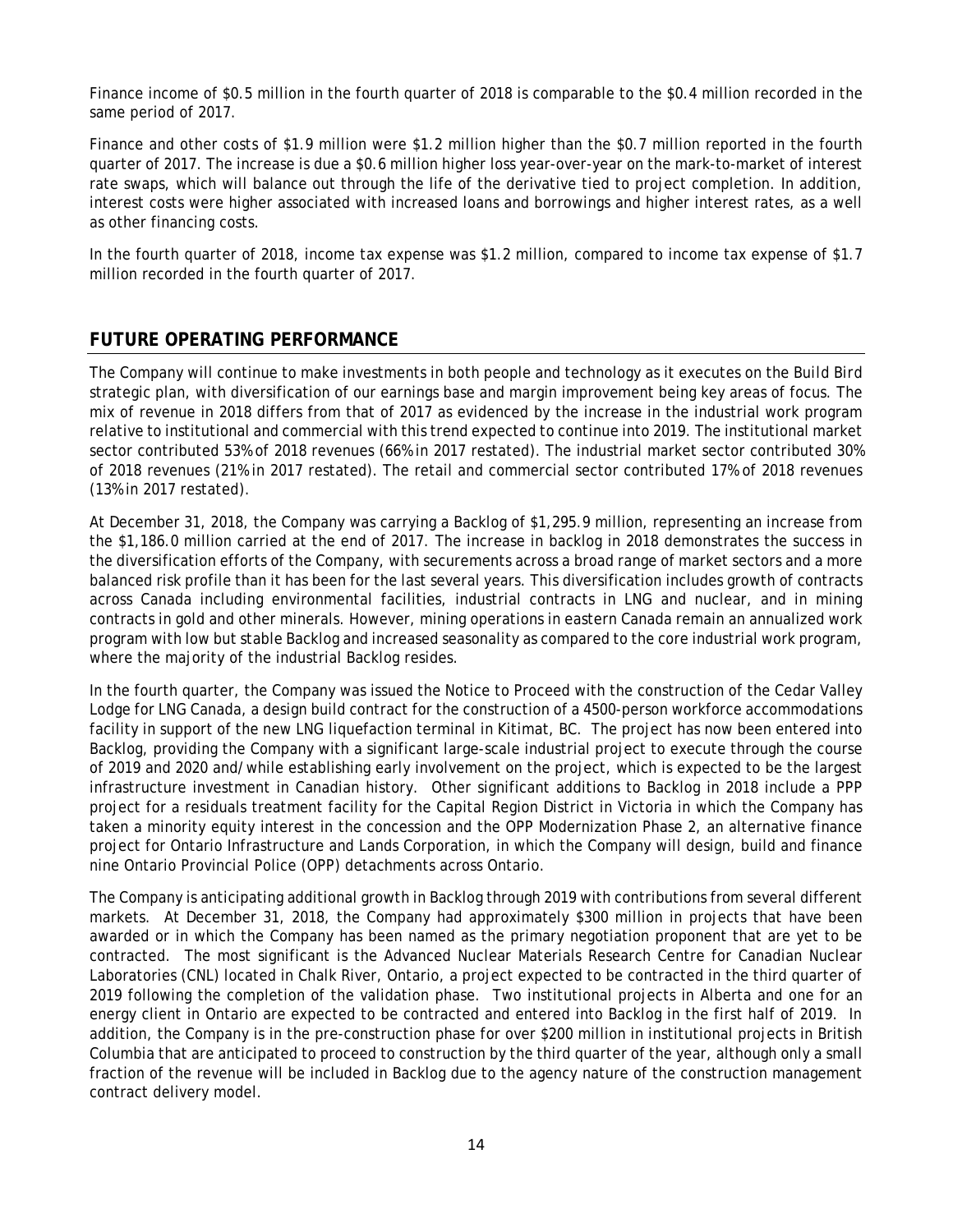With respect to the PPP market and larger scale design build opportunities, the pipeline of projects remains strong. As of December 31, 2018, the Company has submitted two requests for proposals and was awaiting results. One as a preferred subcontractor to a consortium for an LRT project in Ottawa and the other proposal, as part of a consortium, for the design, build, finance, maintenance and operations of a water treatment facility. The Company, in a preferred subcontract arrangement to a consortium, was also in active pursuit of an LRT project that is expected to be submitted in the second quarter of 2019 and was shortlisted for two smaller environmental projects and is awaiting the request for proposals, although timing remains uncertain. The Company also submitted responses for two requests for qualifications and was active in responding to one other. The award of any of these project opportunities will primarily benefit the fourth quarter of 2019 and beyond.

In fiscal 2019, the Company expects to have a work program that is more balanced and diversified than it has been over the past several years, supporting progress towards returning to historical levels of profitability and growth. Management expects to see the mobilization for the Cedar Valley Lodge ramp up through the second quarter and as such, is not expected to contribute significantly to earnings in the first quarter. As a result, seasonality will be a factor early in the year as the Company's work program builds momentum through 2019. The Company expects to see an improvement in earnings attributable to its higher margin self-perform industrial work program and anticipates more broadly a double-digit year-over-year revenue growth. Due to the combination of timing of bids and generally the smaller scale of the projects anticipated to be in active pursuit in 2019, the Company expects third-party pursuit costs to return to more modest levels. Taking into consideration the Company's current Backlog and the pending booking of future contracts that have been awarded, the Company expects earnings in 2019 to ramp up towards the \$25.0 million of net income level recorded in 2016.

# **Backlog**

During year ended December 31, 2018, the Company secured a net \$1,491.7 million in new construction contracts (including change orders to existing contracts) and put in place \$1,381.8 million of work resulting in a Backlog at December 31, 2018 of \$1,295.9 million. Backlog was negatively impacted by a cancellation of a mixed-use residential project in Ontario, but overall remains strong. The following table outlines the changes in the amount of the Company's Backlog throughout the current and prior fiscal year.

| Backlog                                   |    |            |
|-------------------------------------------|----|------------|
| (in millions of Canadian dollars)         |    |            |
| December 31, 2016                         | \$ | 1,137.0    |
| Securement and change orders in 2017      |    | 1,467.6    |
| Realized in construction revenues in 2017 |    | (1, 418.6) |
| December 31, 2017                         | \$ | 1,186.0    |
| Securement and change orders in 2018      |    | 1,491.7    |
| Realized in construction revenues in 2018 |    | (1, 381.8) |
| December 31, 2018                         | S  | 1,295.9    |
|                                           |    |            |

# **ACCOUNTING POLICIES**

The Company's significant accounting policies are outlined in the notes to the audited December 31, 2018 and 2017 Consolidated Financial Statements. The consolidated financial statements were prepared using the same accounting policies as our 2017 consolidated financial statements except for new accounting standards adopted January 1, 2018.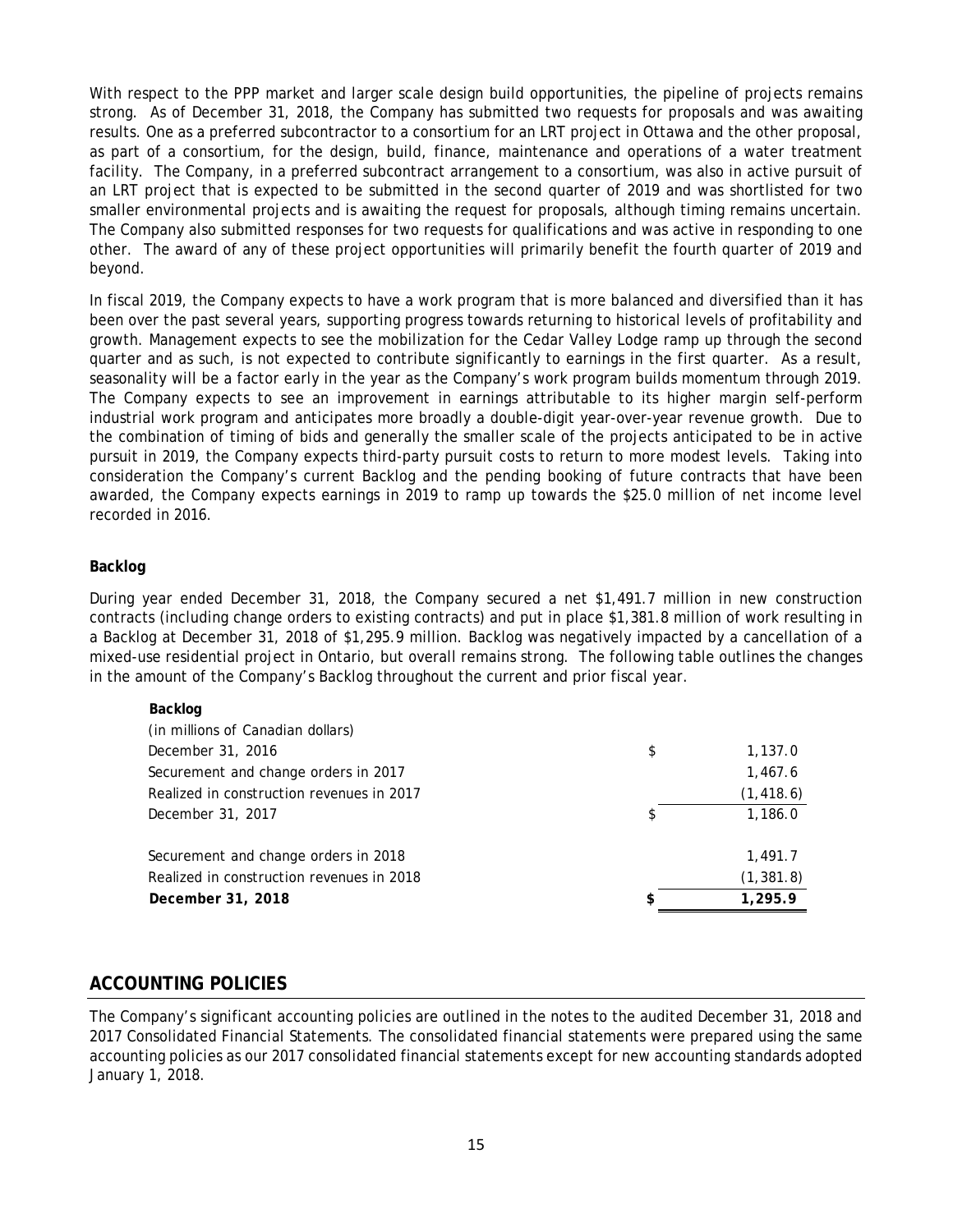### **New Accounting Standards Adopted**

Refer to the notes to the audited consolidated financial statements at December 31, 2018 for a summary of the new accounting standards adopted.

#### **Future accounting changes**

### **IFRS 16, Leases:**

On January 13, 2016, the IASB issued IFRS 16 Leases. The new standard is effective for annual periods beginning on or after January 1, 2019. This standard introduces a single lessee accounting model and requires a lessee to recognize assets and liabilities for all leases with a term of more than twelve months unless the underlying assets are of low value. A lessee is required to recognize a right-of-use ("ROU") asset and a lease liability representing its obligation to make lease payments.

The Company intends to adopt IFRS 16 in its financial statements for the annual period beginning on January 1, 2019. The standard may be applied retrospectively or using a modified retrospective approach. The Company plans to use the modified retrospective approach which does not require restatement of prior period financial information.

The Company continues to make progress in the evaluation of its contracts that may contain a ROU asset. The Company anticipates that the most significant impact of adopting IFRS 16 will be the recognition of ROU assets and corresponding lease liability related to leases with a term of 12 months or more on the Consolidated Balance Sheet at January 1, 2019. The additional right-of-use asset and lease liability is expected to result in an increase in depreciation and amortization expense and increase in interest costs on its lease liabilities, with a corresponding decrease in operating lease expenses. The Company also expects an increase in operating cashflows with a corresponding reduction in financing cashflows under IFRS 16.

On initial adoption, the Company intends to use the following practical expedients permitted under the standard:

- Apply a single discount rate to a portfolio of leases with similar characteristics;
- Account for leases with a remaining term of less than 12 months as at January 1, 2019 as short-term leases;
- The use of hindsight in determining the lease term where the contract contains terms to extend or terminate the lease; and
- Use the Company's previous assessment of impairment under IAS 37 for onerous contracts instead of re-assessing the ROU asset for impairment on January 1, 2019.

The company is finalizing its overall analysis, assessing any potential impact to IT systems and internal controls and reviewing additional disclosures required by the new standard.

The Company expects the adoption of the standard to result in an increase in assets of approximately \$16.0 million and an increase in liabilities of \$18.0 million, with a corresponding decrease to opening retained earnings for the net difference of approximately \$2.0 million as at January 1, 2019. The Company continues to assess the impact of adopting IFRS 16 on deferred tax balances.

# **IFRIC 23, Uncertainty over Income Tax Treatments:**

On June 7, 2017, the IASB issued IFRIC Interpretation 23 Uncertainty over Income Tax Treatments. The Interpretation provides guidance on the accounting for current and deferred tax liabilities and assets in circumstances in which there is uncertainty over income tax treatments. The Interpretation is applicable for annual periods beginning on or after January 1, 2019. Earlier application is permitted. The Company intends to adopt the Interpretation in its financial statements for the annual period beginning on January 1, 2019. The Company does not expect the Interpretation to have a material impact on the financial statements.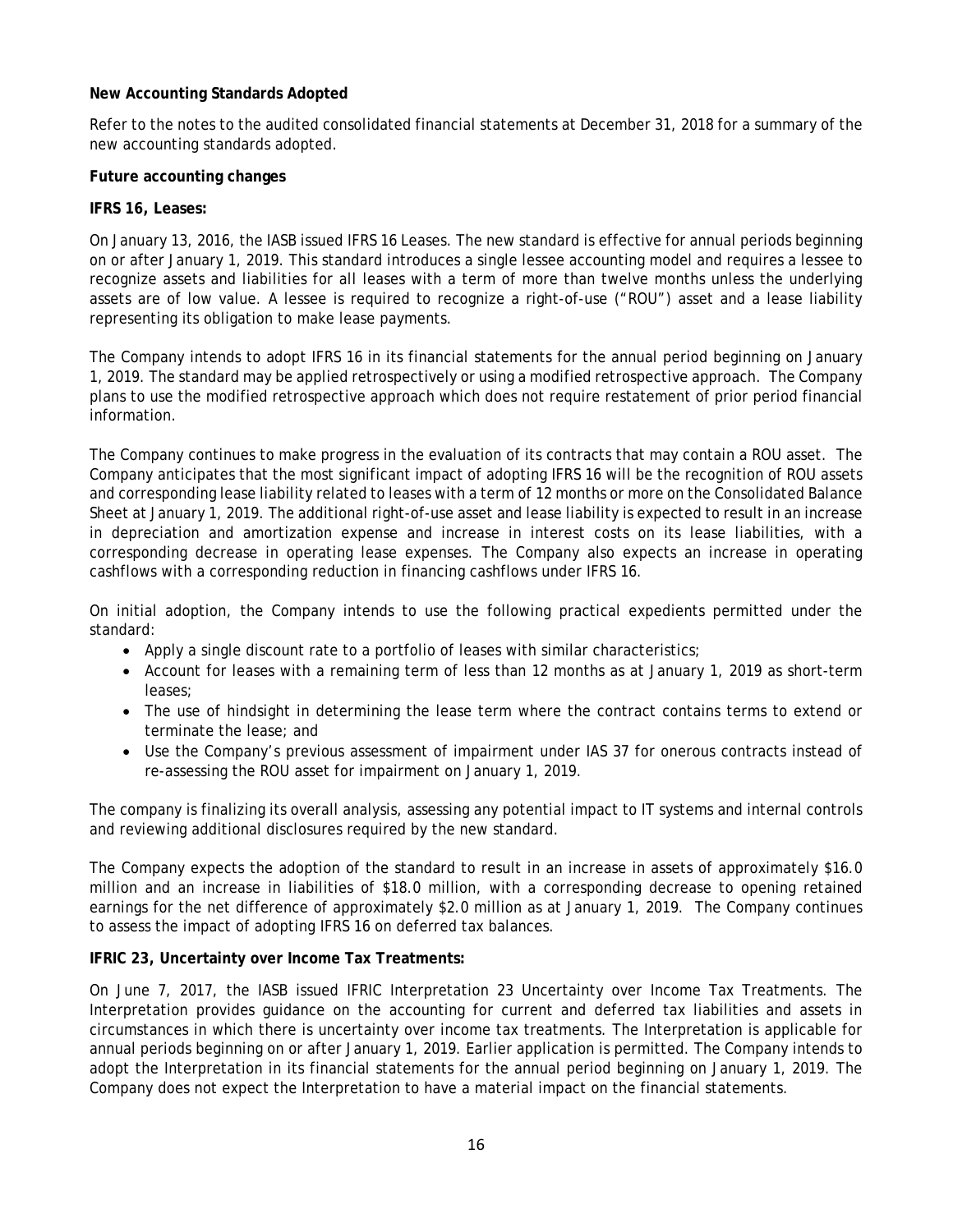# **SUMMARY OF QUARTERLY RESULTS**

The table below summarizes the results for the eight most recent quarters. The Company experiences more seasonality in its business in the first quarter and early second quarter as a result of a more annualized nature of its mining work program and the timing of new project starts in its industrial work program. Contracts typically extend over several quarters and often over several years. For purposes of quarterly financial reporting, the Company must estimate the cost required to complete each contract to assess the overall profitability of the contract and the amount of gross profit to recognize for the quarter. Such estimating includes contingencies to allow for certain known and unknown risks. The magnitude of the contingencies will depend on the nature and complexity of the work to be performed. As the contract progresses and remaining costs to be incurred and risk exposures become more certain, contingencies will typically decline or have been utilized, although certain risks will remain until the contract has been completed, and even beyond. In some cases, variations in earnings may occur where costs incurred to date may be recoverable from insurance policies or claims to customers at a future date but cannot be recorded in the current quarter. In the case of insurance claims, financial recovery is not recorded until certainty of the recovery is attained, in accordance with the Company's contingent asset accounting policy. Or in the case of claims to customers that are considered constrained variable consideration, revenue is not recorded until it is highly probable that there will not be a significant reversal of cumulative revenue to date, in accordance with the Company's revenue recognition accounting policy. As a result, earnings may fluctuate significantly from quarter-to-quarter, depending on whether large and/or complex contracts are completed or nearing completion during the quarter, or have been completed in a prior quarter, and may fluctuate based on timing of resolution of claims.

There are also several other factors that can affect the Company's revenues and profit from quarter-to-quarter. These include the timing of contract awards, the value of subcontractor billings and project scheduling. Management does not believe that any individual factor is responsible for changes in revenue from quarter-toquarter, except for seasonality in the first quarter of each year.

(in thousands of Canadian dollars, except per share amounts)

|                             | $2017^{(1)}$          |         |         |         | 2018     |          |                 |         |
|-----------------------------|-----------------------|---------|---------|---------|----------|----------|-----------------|---------|
|                             | $\overline{\Omega}$ 1 | Q2      | Q3      | Q4      | Q1       | Q2       | $\overline{03}$ | $Q_4$   |
| Revenue                     | 313,858               | 350,339 | 388,808 | 365,552 | 294,422  | 320,126  | 381,382         | 385,854 |
| Net income/ (loss)          | (2, 216)              | 3,168   | 5,894   | 1,990   | (6, 408) | (5, 344) | 4,360           | 6,379   |
| Earnings / (loss) per share | (0.05)                | 0.07    | 0.14    | 0.05    | (0.15)   | (0.13)   | 0.10            | 0.15    |

#### Notes:

(1) 2017 reported figures have been restated applying IFRS 15. See "Accounting Policies - New Accounting Standards Adopted".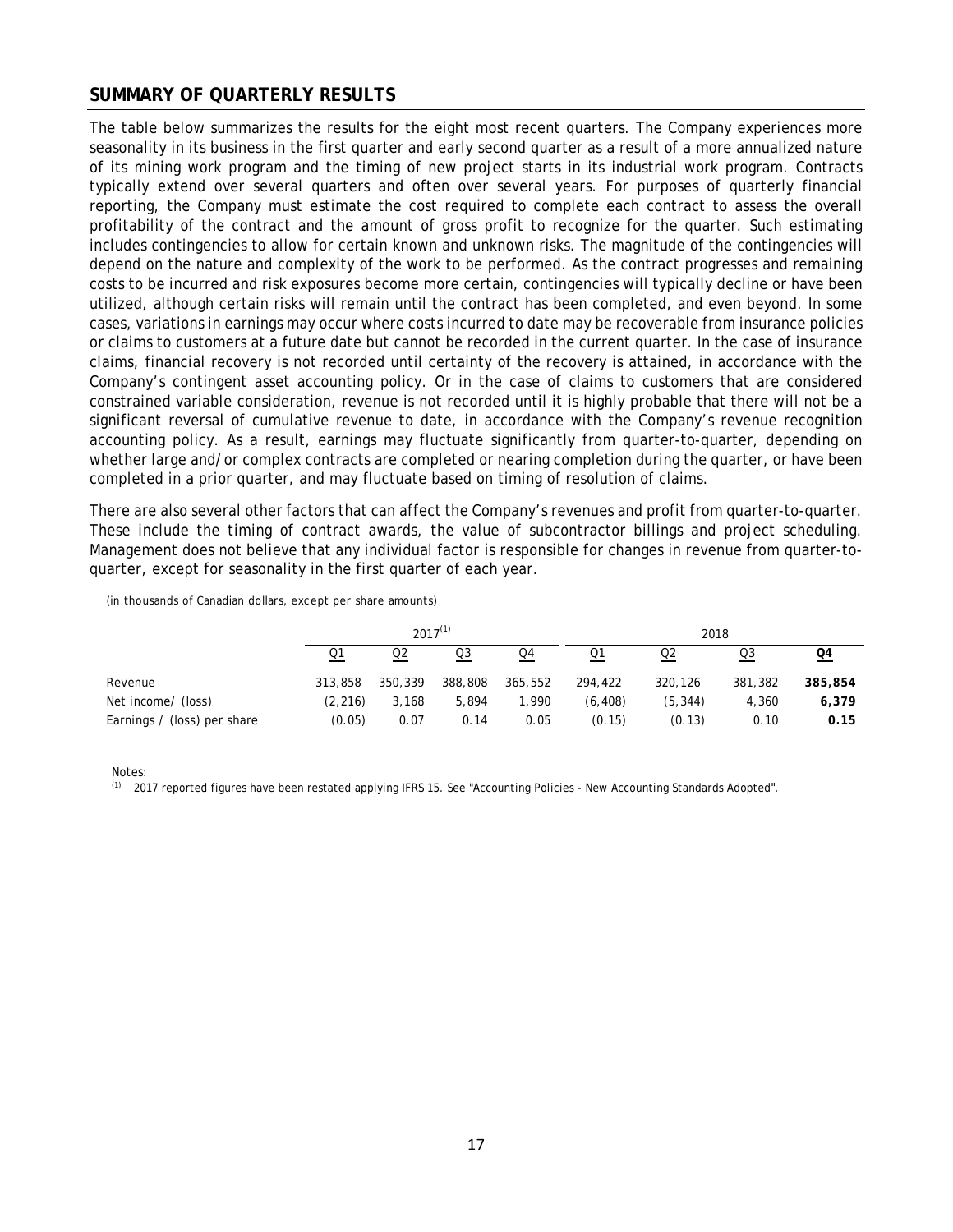# **FINANCIAL CONDITION, CAPITAL RESOURCES AND LIQUIDITY**

The following table presents a summary of the Company's financial condition for the periods indicated.

|                                    |               | 2017          |
|------------------------------------|---------------|---------------|
| (in thousands of Canadian dollars) | 2018          | (restated)    |
| <b>Financial Position Data</b>     |               |               |
| Cash and cash equivalents          | \$<br>158,920 | \$<br>133,055 |
| Non-cash working capital           | (88, 705)     | (48, 977)     |
| Working capital                    | 70.215        | 84,078        |
| Non-current loans and borrowings   | 24,753        | 13,843        |
| Shareholders' equity               | 136,229       | 153,816       |

The Company has adequate amounts of both working capital and equity and expects to be able to maintain its current dividend rate until earnings are rebuilt to pre-2017 levels, anticipated to result from progress executing the Company's diversification strategy. As a component of working capital, the Company maintains a balance of cash and cash equivalents. At December 31, 2018, this balance amounted to \$158.9 million. Included in cash and cash equivalents is \$43.2 million of cash in special purpose joint operation bank accounts (\$46.2 million at December 31, 2017).

The non-cash net current asset/liability position was in a net liability position of \$88.7 million at December 31, 2018, compared to a net liability position of \$49.0 million at December 31, 2017. This increase in the net liability position positively contributed \$39.7 million of cash in the year as did an increase to non-current loans and borrowings of \$10.9 million. Partially offsetting this increase in cash was a use of cash through recording a net loss of \$1.0 million, payment of dividends of \$16.6 million, an increase in equipment and intangible assets of \$4.9 million, and a \$3.3 million increase in deferred taxes. The above changes are the primary drivers for the net increase in cash and cash equivalents of \$25.9 million in 2018.

The non-cash net current asset/liability position fluctuates significantly in the normal course of business from period to period, primarily due to the timing of differences between the settlement of payables due to subcontractors and suppliers, billings and collection of receivables from clients, and the timing in the settlement of income taxes payable. The Company's cash balances absorb these fluctuations with no net impact to the Company's net working capital position or ability to access contract surety support. The Company believes it has sufficient working capital to support its current contract requirements. The Company has submitted proposals and is waiting for the clients' award decision on several large opportunities that if contracted to the Company would significantly increase Backlog. If the Company is successful in securing some of these larger opportunities, the Company has access to adequate financing from its lead banking partner.

# **Credit Facilities**

The Company has a number of credit facilities available to access in order to support the issuance of letters of credit, finance future capital expenditures and finance the day-to-day operations of the business.

#### **Operating Lines of Credit**

Committed revolving line of credit:

The Company has a committed revolving credit facility of up to \$85.0 million, with a Canadian chartered bank. The term of the facility matures December 31, 2021. This facility may be used in the normal course of business for general working capital purposes, to issue non-collateralized letters of credit, and to fund future capital expenditures and qualifying permitted acquisitions. At December 31, 2018, the Company has \$24.3 million in letters of credit outstanding (December 31, 2017 - \$26.4 million) and has drawn \$15.0 million on this facility (December 31, 2017 - \$5.0 million). The \$15.0 million draw is presented as long-term loans and borrowings on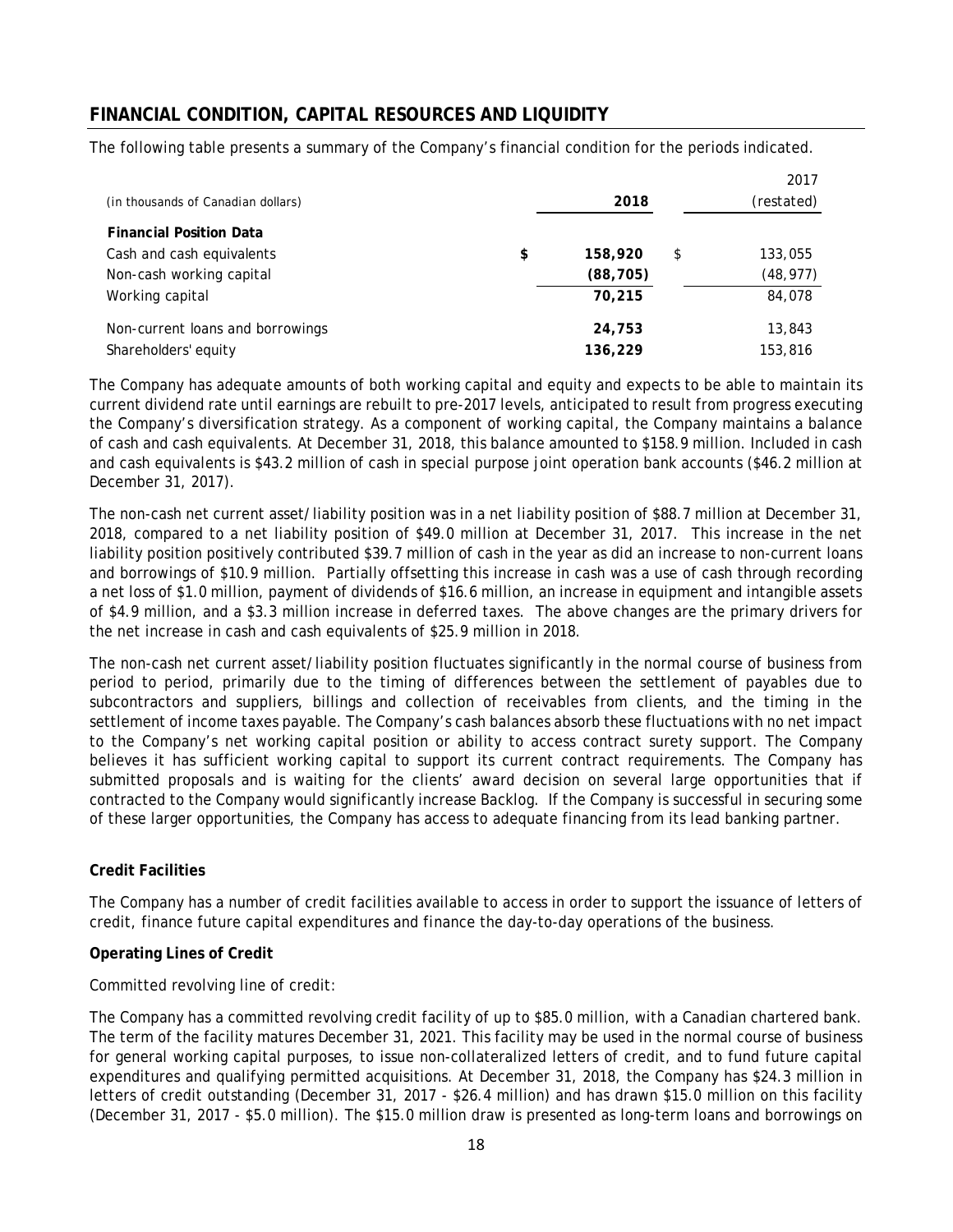the Company's statement of financial position as the facility matures in 2021. The Company is in compliance with the working capital, minimum equity and debt-to-equity covenants of this facility.

Committed revolving term loan facility:

The Company has a committed revolving term loan facility totaling \$35.0 million for the purpose of financing acquisitions and for working capital advances in support of major projects. The facility matures on December 31, 2020. As of December 31, 2018, the Company has drawn \$nil (December 31, 2017 - n/a) on the facility. Borrowings under the facility bear interest at a rate per annum equal to the Canadian prime rate plus a spread. A commitment fee that varies depending on certain consolidated financial ratios is due on the unutilized portion of the facility.

### **Letters of Credit Facilities**

The Company has available \$80.0 million of demand facilities used to primarily support the issuance of letters of credit. All letters of credit issued under these facilities are supported by the pledge of Company-owned financial instruments, including cash. At December 31, 2018, the Company has \$8.5 million in letters of credit outstanding on this facility (December 31, 2017 - \$25.1 million).

The Company has available a facility with Export Development Canada (EDC) to support the issuance of contract performance security letters of credit issued by financial institutions on behalf of the Company. The Company can use this facility only when letters of credit have been issued as contract security for projects that meet the EDC mandate to provide financial support for Canadian exports abroad.

Letters of credit are typically issued to support the Company's performance obligations relating to PPP and other major construction projects. The following table outlines the amount of the credit facilities, the amount of issued letters of credit and the amount of collateral pledged in support of the outstanding letters of credit.

| (in thousands of Canadian dollars)                                          | December 31, 2018 |             | December 31, 2017 |
|-----------------------------------------------------------------------------|-------------------|-------------|-------------------|
|                                                                             |                   |             |                   |
| Committed revolving operating credit facility                               | \$                | 85,000 \$   | 70,000            |
| Letters of credit issued from Committed revolving operating credit facility | S                 | $24,291$ \$ | 26,446            |
| Committed revolving term loan facility                                      | \$                | $35,000$ \$ | ۰                 |
| Letters of credit facilities                                                | \$                | 80,000 \$   | 105,000           |
| Letters of credit issued from Letters of credit facilities                  | \$                | $8.468$ \$  | 25,060            |
| Collateral pledged to support letters of credit                             | \$                | $2.645$ \$  | 20,253            |
| Guarantees provided by EDC                                                  | \$                | $5.948$ \$  | 4,891             |

The decrease in the amount of outstanding letters of credit at the end of December 31, 2018 compared to the end of 2017 is primarily the result of the cancellation of letters of credit that were issued in respect to the Calgary Composting Facility project and reductions in the collateralized letters of credit issued related to the East Rail Maintenance Facility and the Stanton Territorial Hospital Redevelopment Project.

# **Equipment Financing**

The Company and its subsidiaries have term credit facilities of up to \$45.0 million to be used to finance equipment purchases. Borrowings under the facilities are secured with a first charge on the equipment being financed. As of December 31, 2018, there is \$6.7 million outstanding on the facilities (December 31, 2017 - \$5.8 million). Interest on the facilities can be charged at a fixed rate based on the Bank of Canada bond rate plus a spread. Interest is paid monthly in arrears.

In addition, subsidiaries of the Company have equipment acquisition lines of credit for \$32.5 million (December 31, 2017 - \$42.5 million) with the financing arms of several major heavy equipment suppliers to finance the purchase of equipment. Draws under this facility are typically recognized as finance leases or operating leases for accounting purposes. At December 31, 2018, the Company has used \$6.6 million under the facilities (\$6.0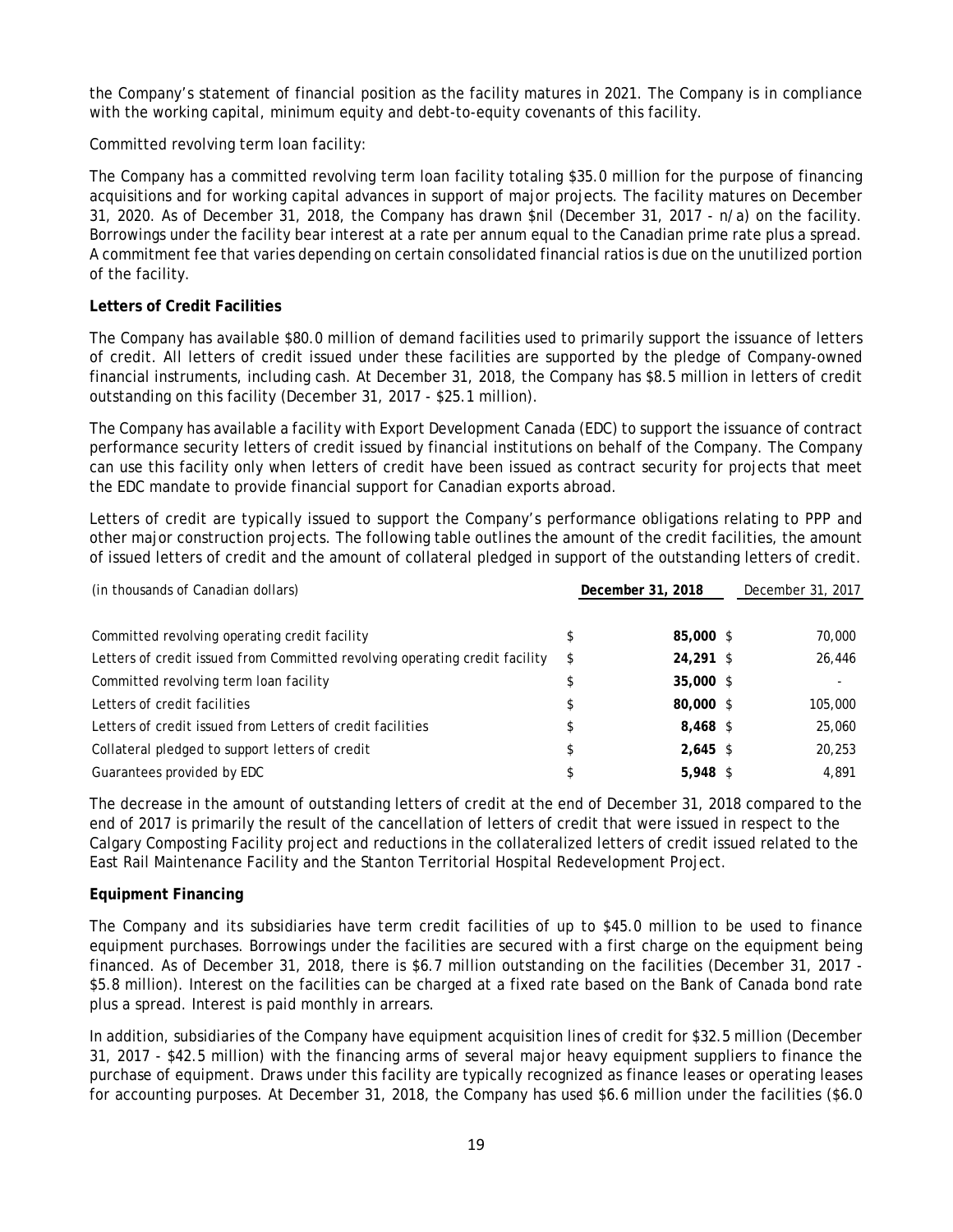million at December 31, 2017). The Company's total lease commitments are outlined under Contractual Obligations.

At December 31, 2018, the Company was in compliance with all debt covenants relating to its operating and equipment lines of credit.

#### **Loans and Borrowings**

In 2018, the Company entered into new fixed-rate term loans for \$4.2 million, a variable loan borrowing of \$10.0 million and entered into finance leases for \$3.9 million to finance equipment purchases. The Company made \$6.7 million in principal repayments (including finance lease repayments).

The following table provides details of outstanding debt as at December 31, 2018, and principal repayments due over the next five years, excluding the amortization of debt financing costs and non-recourse project financing.

| (in thousands of Canadian dollars) | Amount |             | Year 1     |  | Year 2     | Year 3      |  | Year 4 |  | Year 5 |  |
|------------------------------------|--------|-------------|------------|--|------------|-------------|--|--------|--|--------|--|
|                                    |        |             |            |  |            |             |  |        |  |        |  |
| Long-term debt                     |        | $21.198$ \$ | $2.151$ \$ |  | $1.857$ \$ | $16.292$ \$ |  | 820 \$ |  | 78     |  |
| Finance leases                     |        | $8.759$ \$  | $3.059$ \$ |  | $3.129$ \$ | $2.299$ \$  |  | 269S   |  |        |  |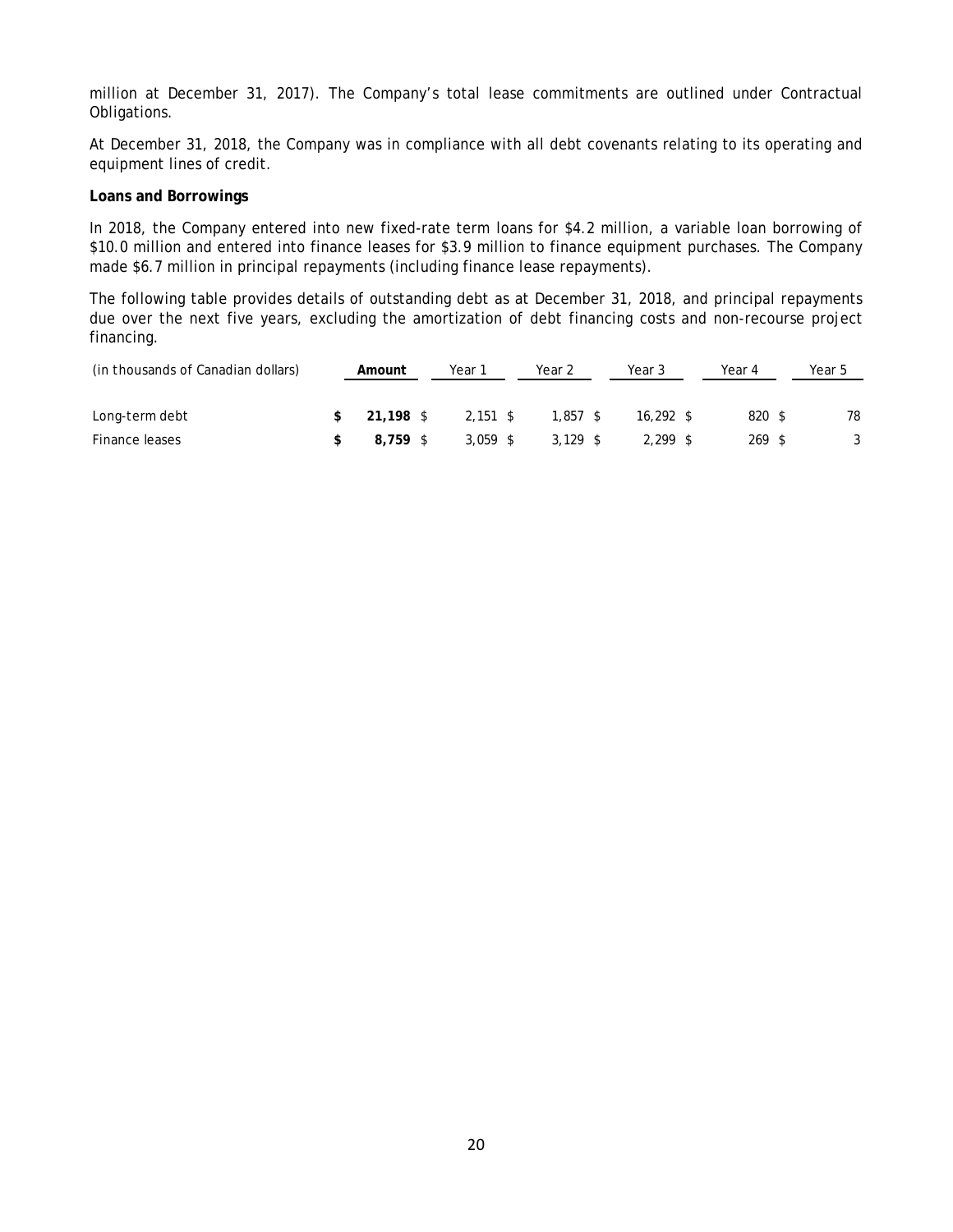# **Cash Flow Data**

The following table provides an overview of cash flows during the periods indicated:

|                                                        | (unaudited)                |    |            |                         |                  |
|--------------------------------------------------------|----------------------------|----|------------|-------------------------|------------------|
|                                                        | Quarter ended December 31, |    |            | Year ended December 31, |                  |
|                                                        |                            |    | 2017       |                         | 2017             |
| (in thousands of Canadian dollars)                     | 2018                       |    | (restated) | 2018                    | (restated)       |
| <b>Cash Flow Data</b>                                  |                            |    |            |                         |                  |
| Cash flows from (used in) operations before changes in |                            |    |            |                         |                  |
| non-cash working capital                               | \$<br>10,977               | \$ | 7,902 \$   | 12,185                  | \$<br>26,938     |
| Changes in contract assets - alternative finance       |                            |    |            |                         |                  |
| projects                                               | (2, 384)                   |    | (6,956)    | 66,825                  | (7, 508)         |
| Changes in non-cash working capital and other          | 77,389                     |    | 31,695     | 22,431                  | (110, 551)       |
| Cash flows from (used in) operating activities         | 85,982                     |    | 32,641     | 101,441                 | (91, 121)        |
|                                                        |                            |    | (1,608)    | (4,020)                 |                  |
| Investments in equity accounted entities               | (2, 270)<br>280            |    | 803        | 1,873                   | (12, 144)<br>803 |
| Capital distributions from equity accounted entities   |                            |    |            |                         |                  |
| Additions to property, equipment and intangible assets | (2,065)                    |    | (2, 106)   | (14, 613)               | (14, 572)        |
| Proceeds on sale of property and equipment             | 314                        |    | 183        | 3,235                   | 7,366            |
| Purchase of short-term investments                     |                            |    | (179)      | (4, 742)                | (6, 943)         |
| Proceeds on maturity of short-term investments         |                            |    | 6,711      | 3,107                   | 6,711            |
| Other long-term assets                                 | (652)                      |    | (1, 972)   | (861)                   | (2, 312)         |
| Cash flows from (used in) investing activities         | (4, 393)                   |    | 1,832      | (16, 021)               | (21, 091)        |
| Dividends paid on shares                               | (4, 145)                   |    | (4, 145)   | (16, 582)               | (17, 891)        |
| Proceeds from non-recourse project financing           | 3,260                      |    | 7,529      | 24,734                  | 32,407           |
| Repayment of non-recourse project financing            |                            |    |            | (76, 474)               | (27, 662)        |
| Proceeds from loans and borrowings                     | 571                        |    | 179        | 14,242                  | 1,965            |
| Repayment of loans and borrowings                      | (1, 414)                   |    | (1, 486)   | (6, 734)                | (4, 222)         |
| Cash flows from (used in) financing activities         | (1, 728)                   |    | 2,077      | (60,814)                | (15, 403)        |
| Increase (decrease) in cash and cash equivalents       | \$<br>79,861               | S  | 36,550 \$  | 24,606                  | \$<br>(127, 615) |

# **Operating Activities**

During 2018, cash flows from operating activities generated cash of \$101.4 million compared with cash used of \$91.1 million in 2017. In 2018, operating activities generated \$12.2 million of cash before changes in non-cash working capital and generated \$22.4 million of cash derived from changes in non-cash working capital relating to operating activities, excluding changes in contract assets – alternative finance projects. In 2017, the comparative amounts were \$26.9 million of cash generated from operations before changes in non-cash working capital and \$110.6 million cash used from changes in non-cash working capital relating to operating activities excluding changes in contract assets – alternative finance projects.

The year-over-year decrease in cash flows from operations before changes in non-cash working capital from 2017 is primarily the result of the \$1.0 million net loss in 2018 compared to \$8.8 million net income in 2017 and the change in income tax recovery of \$1.7 million in 2018 from an income tax expense of \$4.2 million in 2017.

In 2018, the \$22.4 million increase in cash from changes in non-cash working capital and other is driven by a \$18.9 million decrease in accounts receivable and a \$6.6 million decrease in contract assets partially offset by a \$2.4 million decrease in contract liabilities.

In 2017, the primary driver of the \$110.6 million use of cash from the changes in non-cash working capital and other is the \$63.2 million decrease of accounts payable. The decrease is primarily the result of payments made to subcontractors in January of 2017 following the collection late in the fourth quarter of 2016 of a holdback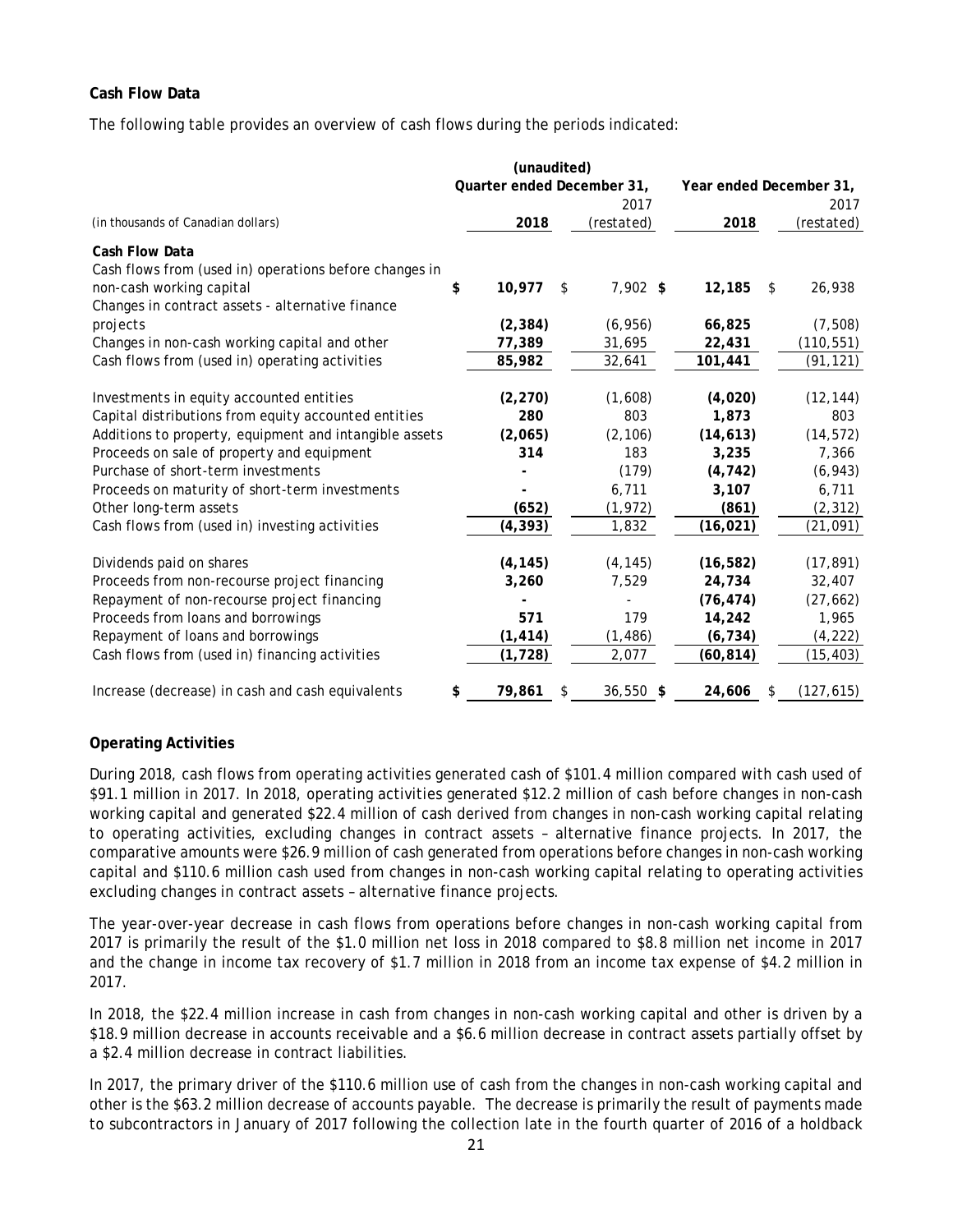receivable. There was also \$20.9 million of taxes paid, a \$19.2 million decrease in contract liabilities and a \$20.3 million increase in other contract assets, only partially offset by a \$17.3 million reduction to accounts receivable.

Proceeds and repayments of the non-recourse debt relating to alternative finance projects are included in financing activities.

# **Investing Activities**

During 2018, the Company used \$16.0 million of cash in investing activities compared to the \$21.1 million use of cash in 2017. The amount of cash used to purchase property, equipment and intangible assets in 2018 of \$14.6 million was the same as that used in 2017. The main difference is that year-over-year is that in 2018, the Company used \$2.1 million in cash from investments in equity accounted entities, net of capital distributions, compared to a use of cash of \$11.3 million in 2017 which was driven by a combination of investments in PPP projects and investment in the Stack Modular companies in 2017.

# **Financing Activities**

During 2018, the Company used \$60.8 million of cash from financing activities compared with a use of cash of \$15.4 million in 2017. The increase in the use of cash in financing activities in the current year is primarily a result of the \$76.5 million repayment of non-recourse project financing related to the Moncton Downtown Centre made in the third quarter of 2018 compared to a \$27.7 million repayment in the second quarter of 2017 related to the Casey House project. The \$76.5 million repayment in 2018 was partially offset by the \$24.7 million in proceeds from non-recourse project financing. In addition, the amount of dividends paid were \$1.3 million less than 2017 and net loans and borrowings generated additional cash of \$9.8 million in 2018.

# **DIVIDENDS**

The Company declared monthly eligible dividends on common shares payable on or about the 20th of the month following the month in which the dividend was declared. The following table outlines the dividend history:

| January 1, 2017 to March 31, 2017    | \$0.0975 |
|--------------------------------------|----------|
| April 1, 2017 to June 30, 2017       | \$0.0975 |
| July 1, 2017 to September 30, 2017   | \$0.0975 |
| October 1, 2017 to December 31, 2017 | \$0.0975 |
| January 1, 2018 to March 31, 2018    | \$0.0975 |
| April 1, 2018 to June 30, 2018       | \$0.0975 |
| July 1, 2018 to September 30, 2018   | \$0.0975 |
| October 1, 2018 to December 31, 2018 | \$0.0975 |

# **CAPABILITY TO DELIVER RESULTS**

Productive capacity relates to the financial and non-financial resources available to the Company to execute its strategy and achieve planned results. From a financial perspective, the Company believes it has sufficient working capital and access to operating lines of credit to execute its current operational and growth forecast. The belief is fully explained in sections of this MD&A dealing with financial condition and liquidity.

In addition to financial capacity, the success of the Company is dependent upon the management and leadership skills of senior management. On an annual basis, high-performing candidates are identified for training and progression into more senior positions within the Company. The Company's performance management system emphasizes the development of leadership skills. In addition, the Company sponsors internal and external training programs, including the Bird Leadership Academy, the Bird Site Management program and the Taking Flight management training program, to provide a forum for high-potential candidates to develop their leadership skills.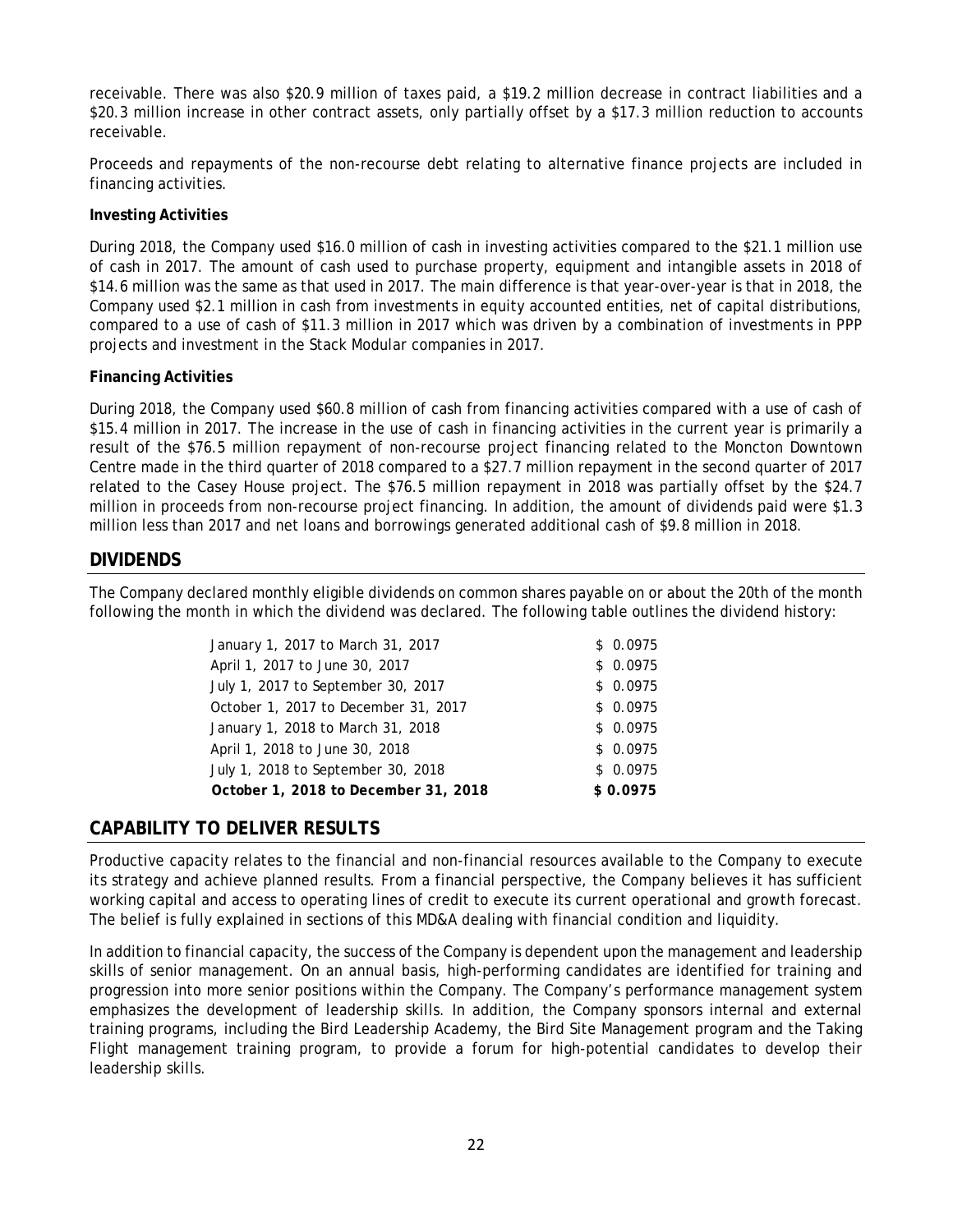# **CONTRACTUAL OBLIGATIONS**

At December 31, 2018, the Company has future contractual obligations of \$459.5 million. Obligations for accounts payable, finance and operating annual lease payments and for principal repayments, including interest, under long-term debt over the next five years are:

|                                    |                          |           |                          |           | Non-                     |          |         |
|------------------------------------|--------------------------|-----------|--------------------------|-----------|--------------------------|----------|---------|
|                                    |                          |           |                          |           | recourse                 |          |         |
|                                    | Accounts                 | Long-Term | Finance                  | Operating | Project                  | Deferred |         |
| (in thousands of Canadian dollars) | Payable                  | Debt      | Leases                   | Leases    | Financing                | payment  | Total   |
| 2019                               | \$<br>371,283            | 2,310     | 3,247                    | 5,115     | 347                      | 786      | 383,088 |
| 2020                               | 11,518                   | 16,942    | 3,242                    | 4,774     | 12,553                   |          | 49,029  |
| 2021                               | 807                      | 1,341     | 2,338                    | 4,055     |                          |          | 8,541   |
| 2022                               | ۰.                       | 835       | 274                      | 3,679     | $\overline{\phantom{a}}$ |          | 4,788   |
| 2023                               | $\overline{\phantom{0}}$ | 78        | 3                        | 3,232     |                          |          | 3,313   |
| Thereafter                         |                          |           | $\overline{\phantom{0}}$ | 10,780    | $\overline{\phantom{a}}$ |          | 10,780  |
|                                    | \$<br>383,608            | 21,506    | 9.104                    | 31,635    | 12,900                   | 786      | 459,539 |

# **OFF BALANCE SHEET ARRANGEMENTS**

The Company has operating lease obligations described under Contractual Obligations noted above and surety lien bonds issued on behalf of the Company valued at \$43.3 million at December 31, 2018.

Further details of commitments and contingencies are included in Note 24 of the December 31, 2018 consolidated financial statements.

# **CRITICAL ACCOUNTING ESTIMATES**

The preparation of financial statements requires management to make judgements, estimates and assumptions that affect the application of accounting policies and the reported amounts of revenues, expenses, assets, liabilities and the disclosure of contingent assets and liabilities at the reporting date. Uncertainty about these assumptions and estimates could result in a material adjustment to the carrying amount of an asset or liability and/or the reported amount of revenue and expense in future periods. Estimates and underlying assumptions are reviewed on an ongoing basis. Revisions to accounting estimates are recognized in the period in which the estimates are revised and any future periods affected.

# *Revenue and gross profit recognition*

Construction revenue, construction costs, deferred revenue and contract assets are based on estimates and judgements used in determining contract revenue and contract costs to determine the stage of completion for a particular construction project, depending on the nature of the construction project, as more fully described in the revenue recognition policy included in the notes to the Company's annual financial statements. To determine the estimated costs to complete construction projects, assumptions and estimates are required to evaluate issues related to schedule, material and labour costs, labour productivity, changes in contract scope and subcontractor costs. Due to the nature of construction, estimates can change significantly from one accounting period to the next.

The value of many construction contracts increases over the duration of the construction period. Change orders may be issued by our clients to modify the original contract scope of work or conditions. In addition, there may be disputes or claims regarding additional amounts owing as a result of changes in contract scope, delays, additional work or changed conditions. Construction work related to a change order or claim may proceed and costs may be incurred in advance of final determination of the value of the change order. As many change orders and claims may not be settled until the end of the construction project, significant increases or decreases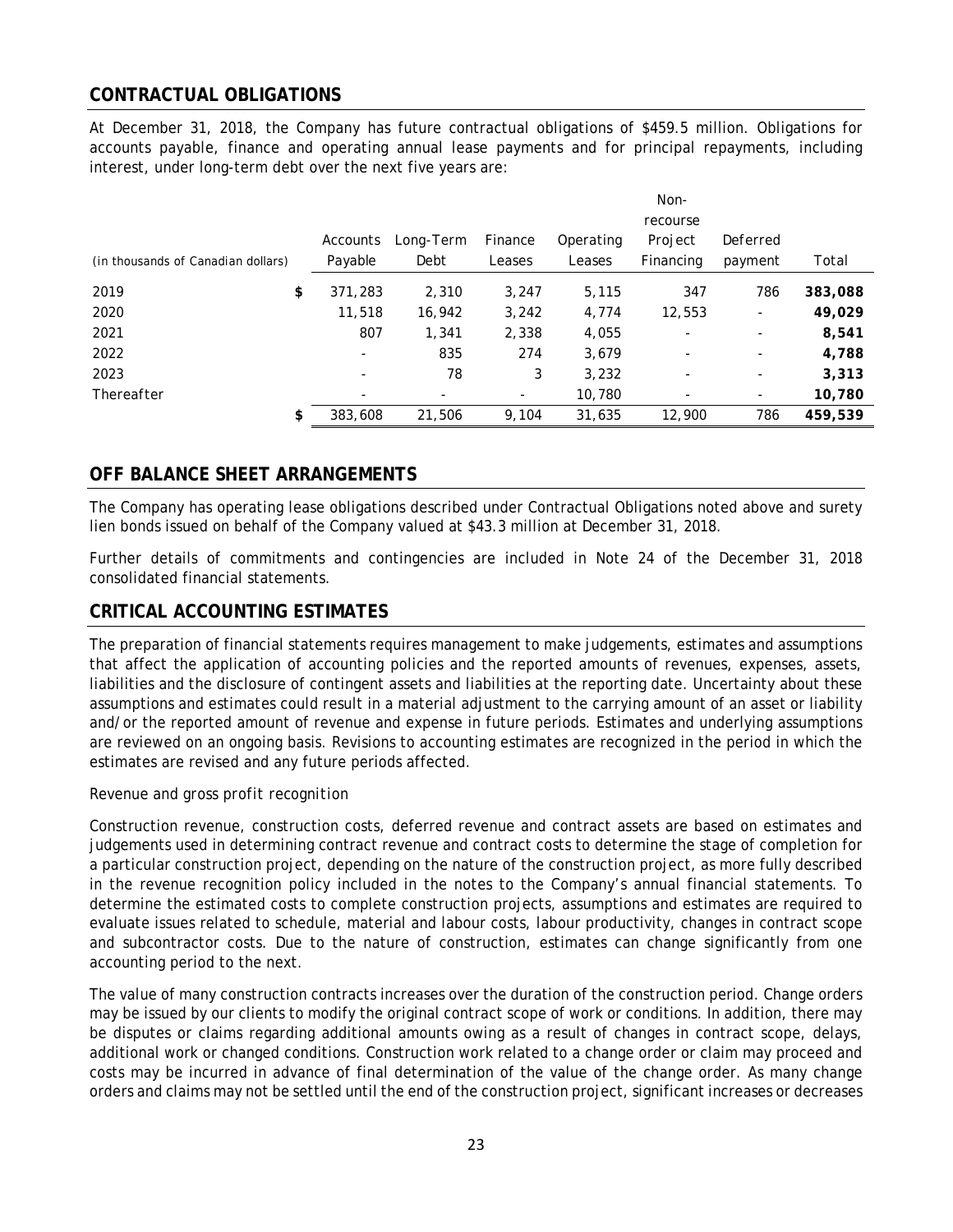in revenue and income may arise during any particular accounting period, applying the new revenue recognition policy under IFRS 15.

# *Provisions*

Provisions involve the use of estimates, as determined by management. Estimates and assumptions are required to determine when to record and measure a provision in the financial statements for legal and warranty claims. The outcomes can differ significantly from the estimates used in preparing the financial statements resulting in required adjustments to expenses and liabilities.

# *Asset impairments*

Impairment testing is performed annually or earlier, if a triggering event occurs, for indefinite-lived intangible assets and goodwill resulting from business combinations, by comparing the recoverable amount of the cash generating unit ("CGU"), or groups of CGUs to its carrying amount. The recoverable amount of the CGU is determined based on a value in use calculation. There is significant amount of uncertainty with respect to the estimates of recoverable amounts of the CGUs' assets given the necessity of making key economic projections which employ the following key assumptions: future cash flows, growth opportunities, including economic risk assumptions, estimates of achieving key operating metrics and the discount rate.

# **OUTSTANDING COMMON SHARE DATA AND STOCK EXCHANGE LISTING**

The Company is authorized to issue an unlimited number of common shares. The Company had a total of 42,516,853 common shares outstanding at December 31, 2018 and December 31, 2017.

At December 31, 2018, 490,000 stock options are outstanding with a weighted average exercise price of \$13.55 per common share. With the approval of the Equity Incentive Plan (EIP) in May 2017, the Board of Directors has resolved to suspend the stock option plan. All outstanding options will continue to vest in accordance with the term of the option and the vesting periods.

The common shares are listed on the Toronto Stock Exchange ("TSX") under the trading symbol BDT.

# **CONTROLS AND PROCEDURES**

# **Disclosure Controls and Procedures**

Based on their evaluations as of December 31, 2018, the President and Chief Executive Officer ("CEO") and the Chief Financial Officer ("CFO") have concluded that the Company's disclosure controls and procedures are effective in providing reasonable assurance that information relating to the Company which is required to be disclosed in reports filed under provincial and territorial securities legislation is accumulated, summarized and communicated to the Company's senior management, including the CEO and the CFO of the Company, as appropriate, to allow timely decisions regarding required disclosure.

# **Internal Control over Financial Reporting**

The Company's management is responsible for designing and maintaining adequate internal control over financial reporting for the Company. All internal control systems, no matter how well designed, have inherent limitations; therefore, even those systems determined to be effective can provide only reasonable assurance with respect to financial statement preparation and presentation.

As of December 31, 2018, under the supervision of and with the participation of management, including the CEO and CFO, internal controls over financial reporting have been designed to provide reasonable assurance regarding the reliability of financial reporting and the preparation of the consolidated financial statements for external purposes in accordance with IFRS.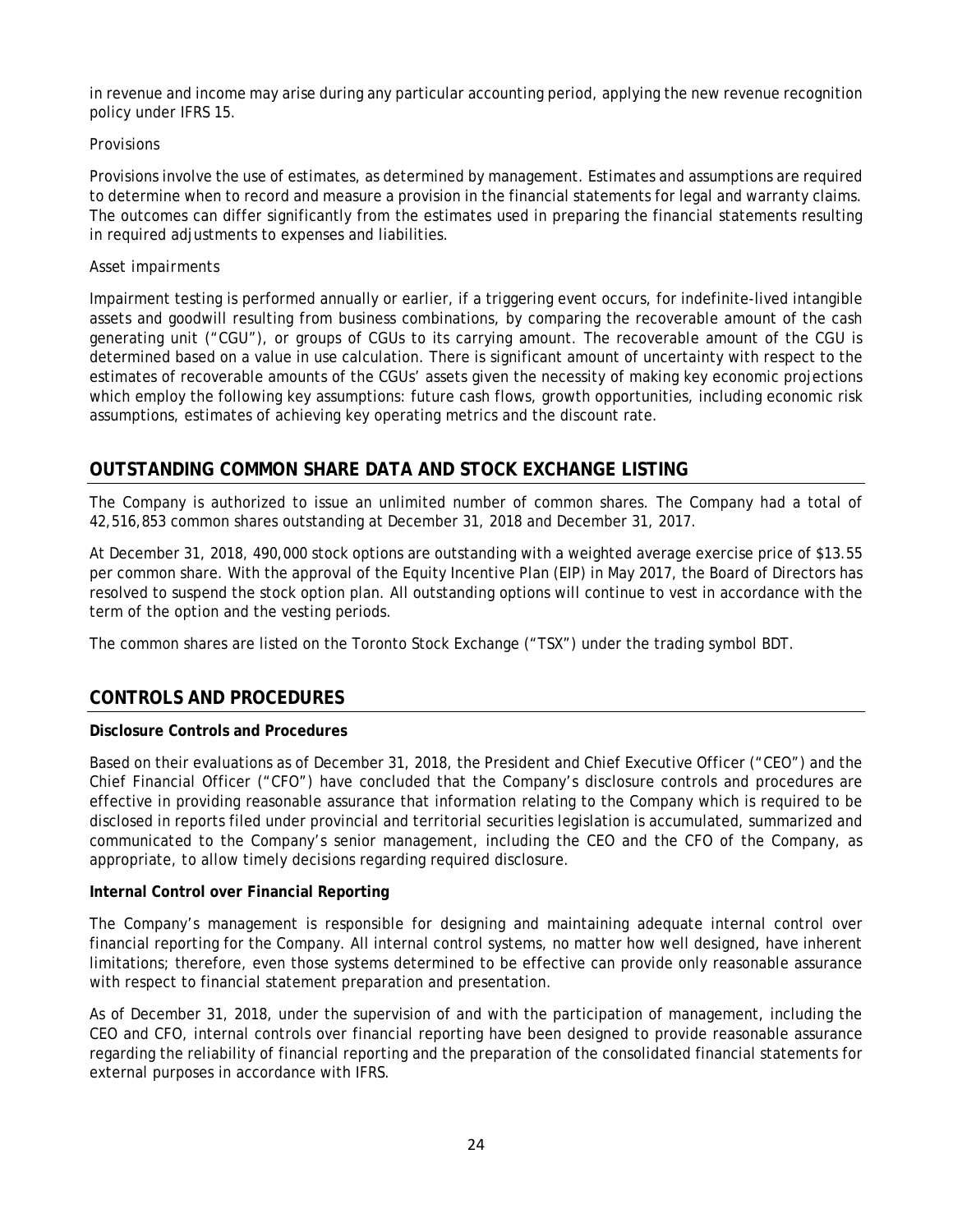As of December 31, 2018, under the supervision of and with the participation of management, including the CEO and CFO, the Company has evaluated the effectiveness of internal controls over financial reporting and determined that the internal controls over financial reporting are operating as intended.

There have been no material changes in the Company's internal control over financial reporting during the year ended December 31, 2018 that materially affected, or are reasonably likely to materially affect, the Company's internal control over financial reporting.

# **RISKS RELATING TO THE BUSINESS**

The following discussion addresses the more significant risk factors relating to the business. For a detailed discussion of all risk factors relating to the business, refer to the Company's most recently filed Annual Information Form dated March 12, 2019, which is available through the System for Electronic Document Analysis and Retrieval (SEDAR) at www.sedar.com.

# **Ability to Hire and Retain Qualified and Capable Personnel**

The success of Bird is highly influenced by the efforts of key management, technical, project and business development personnel. The loss of the services of any of Bird's key management personnel could negatively impact Bird. The future success of Bird also depends heavily on its ability to attract, retain and develop highperforming personnel in all areas of its operations.

Most firms throughout the construction industry face this challenge and, accordingly, competition for professional staff is intense. If Bird ceases to be seen by current and prospective employees as an attractive place to work, it could experience difficulty in hiring and retaining an adequate level of qualified staff. This could have an adverse effect on current operations of Bird and would limit its prospects and impair its future success.

# **Economy and Cyclicality**

Activity within the construction industry is generally tied to the state of the economy. Thus, in periods of strong economic growth, capital spending will generally increase and there will be more and better quality opportunities available within the construction industry. Investment decisions by our clients are based on longterm views of the economic viability of their current and future projects, sometimes based upon the clients' view of the long-term prices of commodities which are influenced by many factors. If our clients' outlook for their current and future projects is not favourable, this may lead them to delay, reduce or cancel capital project spending and may make them more sensitive to construction costs. A prolonged downturn in the economy could impact Bird's ability to generate new business or maintain a backlog of contracts with acceptable margins to sustain Bird through such downturns.

As noted above, Bird attempts to insulate itself in various ways from the effects of negative economic conditions through diversification of the sources of the Company's earnings; however, there is no assurance that these methods will be effective in insulating Bird from a downturn in the economy. Furthermore, as a result of increased demand in certain regions or industry sectors, the Company has, in the past, earned above-average margins on particular projects. There is also no assurance that above-average margins that may have been generated on historical contracts can be generated in the future.

The Company has a 50% interest in Stack. which is based in China. There is uncertainty around how the recent geopolitical tensions between China and Canada may affect the Company's investment.

# **PPP Project Risk**

Bird is active in the PPP market. Bird's role in these projects is typically to provide design-build services to a concession that is formed to provide design, construction, financing, and management and/or operations to a public authority. Typical in the design-build contract format are performance guarantees and design-build risks. Moreover, the performance guarantees on PPP projects often include responsibility for the energy performance of the facility and achievement of environmental standards. If Bird fails to meet the required standards, it may be liable for substantial penalties and damages.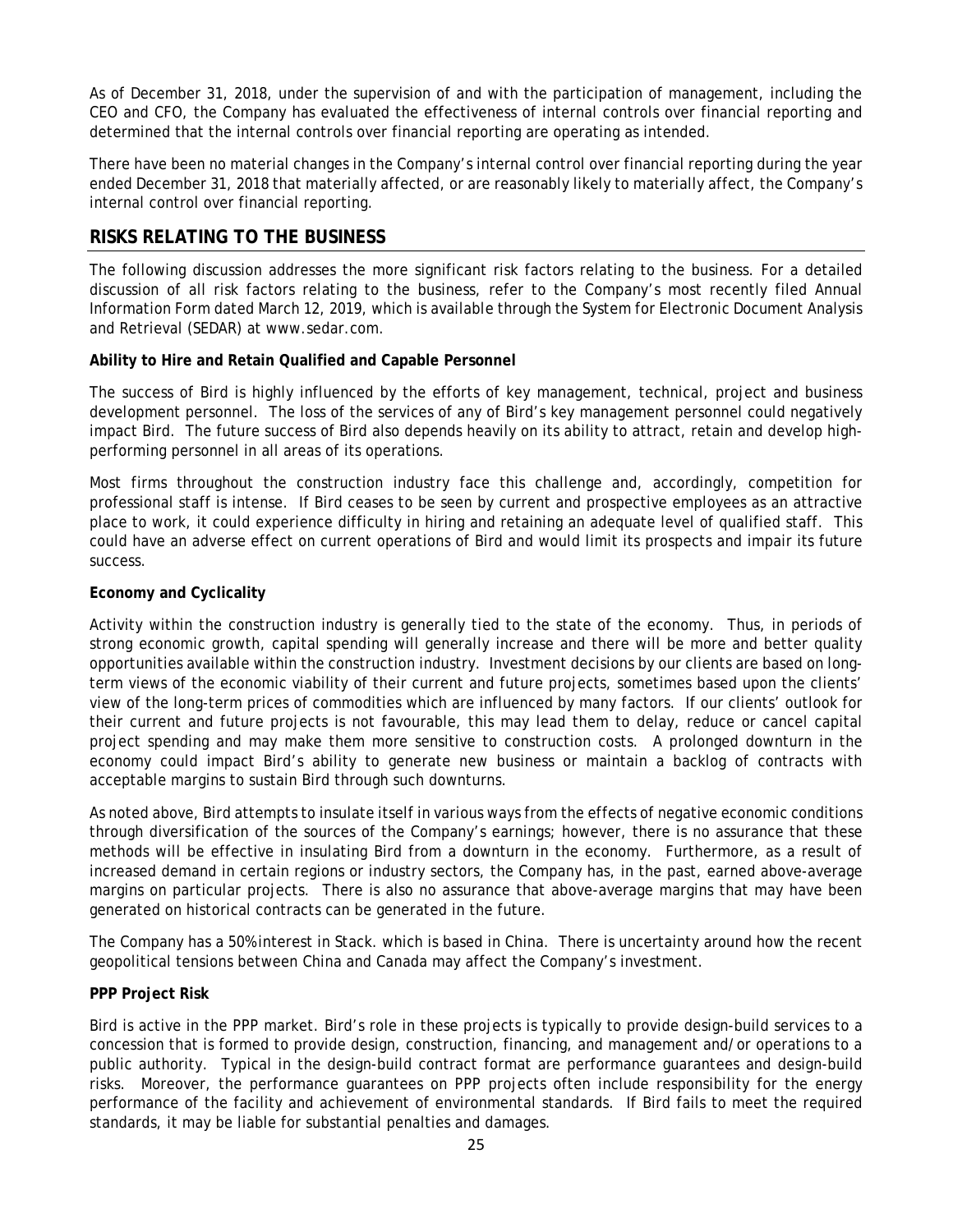The PPP design-build contracts entered into by Bird also typically require Bird to pay significant liquidated damages and/or other penalties and damages if the projects are not completed on schedule.

The PPP procurement model also typically results in the transfer of certain risks to the contractor beyond what would be the case for a similar facility under a conventionally non-PPP procurement model. These include responsibility and potential liability for matters such as changes in law and certain force majeure and delay events. In addition, if Bird's contract was terminated for cause, the Company would be exposed to substantial liability for breakage costs to the concession and its lenders.

The security required to support the obligations that the Company undertakes on these projects typically includes substantial letters of credit which may be drawn upon in the event the Company fails to meet its obligations.

# **Design Risks**

While many contracts entered into by Bird are for construction or construction services only, certain contracts are undertaken on a design-build basis, under which Bird is responsible for both design and construction of the project, which adds design risk assumed by Bird. While Bird subcontracts all of the design scope in such designbuild contracts to reputable designers, there is generally not a full transfer of design-related risks. These risks include design development and potential resulting scope creep, delays in the design process that may adversely affect the overall project schedule, and design errors and omissions.

To manage these risks, Bird manages and oversees the design process, coordinates the design deliverables with the construction process and, for significant design-build projects, purchases errors and omissions insurance.

### **Ability to Secure Work**

Bird generally secures new contracts either through a competitive bid process or through negotiation. Awards in both the public and private sectors are generally based upon price, but are also influenced and sometimes formally based on other factors, such as the level of services offered, safety record, construction schedule, design (if applicable), project personnel, the consortium, joint venture and subcontractor team, prior experience with the prospective client and/or the type of project, and financial strength including the ability to provide bonds and other contract security.

In order to be afforded an opportunity to bid for large projects and in the PPP market, a strong balance sheet measured in terms of an adequate level of working capital and equity is typically required. Bird operates in markets that are highly competitive and there is constant pressure to find and maintain a competitive advantage. In the current economic climate, competition is intense. This presents significant challenges for the Company. If those competitive challenges are not met, Bird's client base could be eroded or it could experience an overall reduction in profits.

A decline in demand for Bird's services from the private sector could have an adverse impact on the Company if that business could not be replaced within the public sector. A portion of Bird's construction activity relates to government-funded institutional projects. Any reduction in demand for Bird's services by the public sector, whether as a result of funding constraints, changing political priorities or delays in projects caused by elections or other factors, could have an adverse impact on the Company if that business could not be replaced within the private sector.

Government-funded projects also typically have long and sometimes unpredictable lead times associated with government review and approval. The time delays associated with this process can constitute a risk to general contractors pursuing these projects. Certain government-funded projects, particularly PPP and alternative finance projects, may also require significant bid costs which can only be recovered if Bird is the successful bidder. A number of governments in Canada have procured a significant value of projects under a PPP and/or alternative finance contract format, which is an attractive market for the Company. A reduction in the popularity of this procurement method or difficulties in obtaining financing for these projects would have negative consequences for Bird.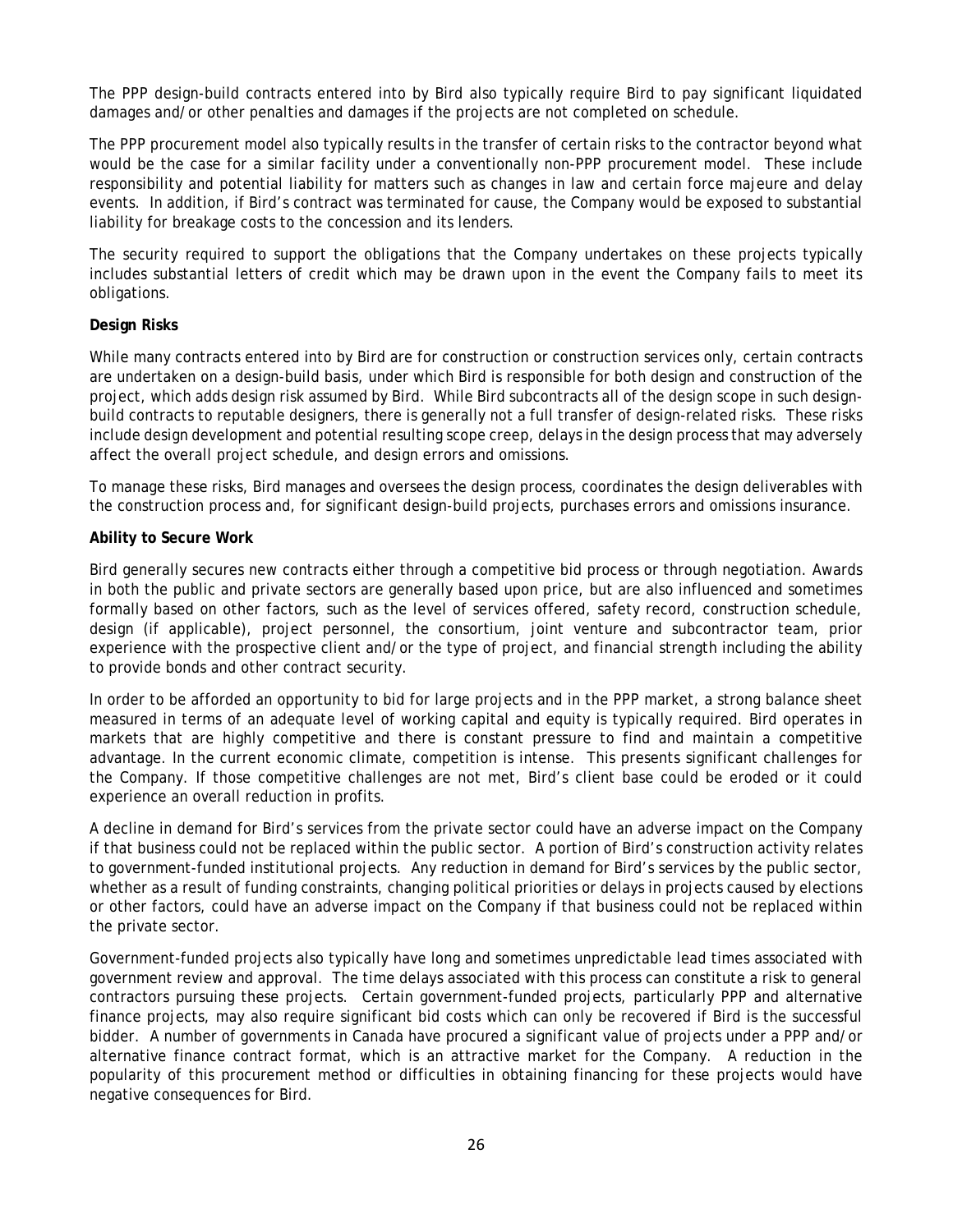### **Performance of Subcontractors**

Successful completion of a contract by Bird depends, in large part, on the satisfactory performance of its subcontractors who are engaged to complete the various components of the work. Subcontractor defaults tend to increase during depressed market conditions. If subcontractors fail to satisfactorily perform their portion of the work, Bird may be required to engage alternate subcontractors to complete the work and may incur additional costs. This can result in reduced profits or, in some cases, significant losses on the contract and possible damage to Bird's reputation.

In addition, the ability of Bird to bid for and successfully complete projects is, in part, dependent on the availability of qualified subcontractors and trades people. Depending on the value of a subcontractor's work, Bird may require some form of performance security and achieves this through the use of surety bonds, subcontractor default insurance or other forms of security from the subcontractor to mitigate Bird's exposure to the risks associated with the subcontractor's performance and completion. A significant shortage of qualified subcontractors and trades people or the bankruptcy of a subcontractor could have a material impact on Bird's financial condition and results of operations.

# **Competitive Factors**

Bird competes with many international, national, regional and local construction firms. Competitors often enjoy advantages in a particular market that Bird does not have or they may have more experience or a better relationship with a particular client. On any given contract bid or negotiation, Bird will attempt to assess the level of competitive pressure it may face and it will attempt to neutralize or overcome any perceived advantage that its competitors have. Depending on this assessment, Bird will decide whether or not to pursue a contract. In addition, this assessment bears directly on decisions that Bird will make, including what level of profit can be incorporated into its contract price and what personnel should be assigned to the contract. The accuracy of this assessment and the ability of Bird to respond to competitive factors affect Bird's success in securing new contracts and its profitability on contracts that it does secure.

#### **Estimating Costs and Schedules/Assessing Contract Risks**

The price for most contracts performed by Bird is based, in part, on cost and schedule estimates that are subject to a number of assumptions. Erroneous assumptions can result in an incorrect assessment of risks associated with a contract or estimates of project costs and schedules that are in error, potentially resulting in lower than anticipated profit or significant loss. All significant cost and schedule estimates are reviewed by senior management prior to tender submission in an attempt to mitigate these risks.

#### **Maintaining Safe Work Sites**

Despite the Company's efforts to minimize the risk of safety incidents, they can occur from time to time and, if and when they do, the impact on Bird can be significant. Bird's success as a general contractor is highly dependent on its ability to keep its construction work sites and offices safe and any failure to do so can have serious impact on the personal safety of its employees and others. In addition, it can expose Bird to contract termination, fines, regulatory sanctions or even criminal prosecution.

Bird's safety record and worksite safety practices also have a direct bearing on its ability to secure work, particularly in the industrial sector. Certain clients will not engage particular contractors to perform work if their safety practices do not conform to predetermined standards or if the general contractor has an unacceptably high incidence of safety infractions or incidents.

Bird adheres to very rigorous safety policies and procedures which are continually reinforced on its work sites and offices. Management is not aware of any pending health and safety legislation or prior incidents which would be likely to have a material impact on any of Bird's operations, capital expenditure requirements, or competitive position. Nevertheless, there can be no guarantee with respect to the impact of future legislation or incidents.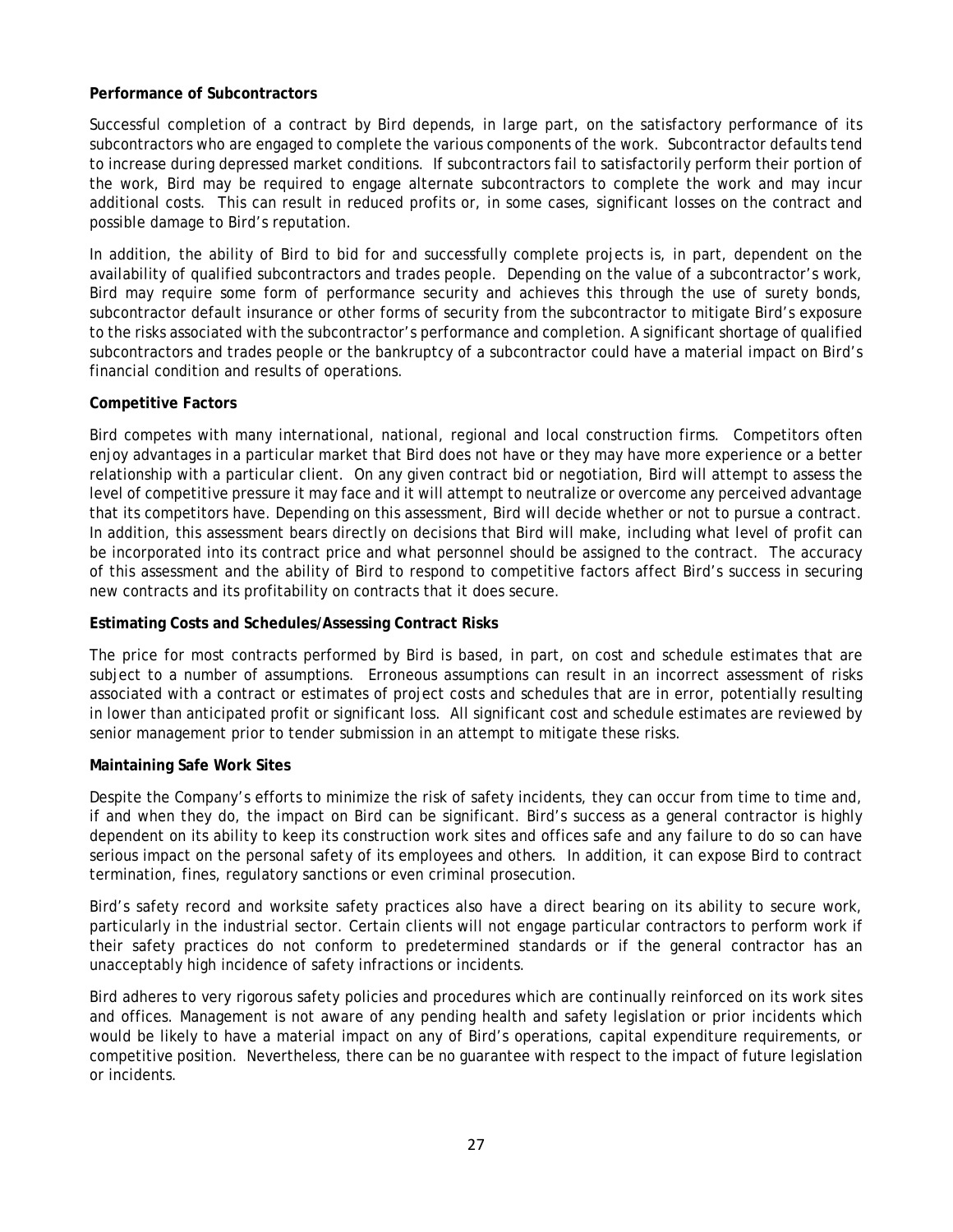### **Accuracy of Cost to Complete Estimates**

As Bird performs each construction contract, costs are continuously monitored against the original cost estimates. On at least a quarterly basis, a detailed estimate of the costs to complete a contract is compiled by Bird. These estimates are an integral part of Bird's process for determining construction revenues and profits and depend on cost data collected over the duration of the project as well as the judgments of Bird's field and office personnel. To the extent that the costs to complete estimates are based on inaccurate or incomplete information, or on faulty judgments, the accuracy of reported construction revenues and profits can be compromised. Bird has adopted many internal control policies and procedures aimed at mitigating exposure to this risk.

# **Work Stoppages, Strikes and Lockouts**

Bird is signatory to a number of collective bargaining agreements. Future negotiation of these collective bargaining agreements could increase Bird's operating expenses and reduce profits as a result of increased wages and benefits. Failure to come to an agreement in these collective bargaining negotiations or those of its subcontractors and suppliers or government agencies could result in strikes, work stoppages, lockouts or other work action, and increased costs resulting from delays on construction projects. A strike or other work stoppage is disruptive to Bird's operations and could adversely affect portions of its business, financial position, results of operations and cash flows.

# **Adjustments and Cancellations of Backlog**

The performance of the Company in a period depends significantly on the contribution from projects in its backlog. There can be no assurance that the revenues or profits included in backlog at any point in time will be realized. Contract suspensions, reductions and cancellations, which are beyond the control of Bird, do occur from time-to-time in the construction industry. Customers may have the right to suspend, cancel or reduce the scope of their contracts with Bird and, though Bird generally has a contractual right to be reimbursed for certain costs, it typically has no contractual rights to the total revenue or profit that was expected to be derived from such projects. These reductions could have a material adverse impact on future revenues and profitability.

# **TERMINOLOGY**

Throughout this report, management uses the following terms not found in GAAP Standards and which do not have a standardized meaning. Therefore, these terms may not be comparable with similar terms presented by other companies and require definition:

- **"Adjusted Net Income"** is the net income for the Company adding back any impairment of property, equipment and intangible, and the associated tax impact of the impairment.
- **"Adjusted Net Income Per Share**" is the Adjusted Net Income divided by the number of outstanding common shares.
- **"Gross Profit Percentage"** is the percentage derived by dividing gross profit by construction revenue. Gross profit is calculated by subtracting construction costs from construction revenue.
- **"Backlog"** (also referred to in the construction industry as "work on hand") is the total value of all contracts awarded to the Company, less the total value of work completed on these contracts as of the date of the most recently completed quarter. This includes all contracts that have been awarded to the Company whether the work has commenced or will commence in the normal course. It includes all of the Company's remaining performance obligations in its contracts with its clients. It does not include amounts for variable consideration that are constrained, agency relationship construction management projects, and estimated future work orders to be performed as part of master services agreements.
- **"Lost Time Incident Frequency"** is the number of lost time incidents recorded per 200,000 manhours of work by Bird employees.